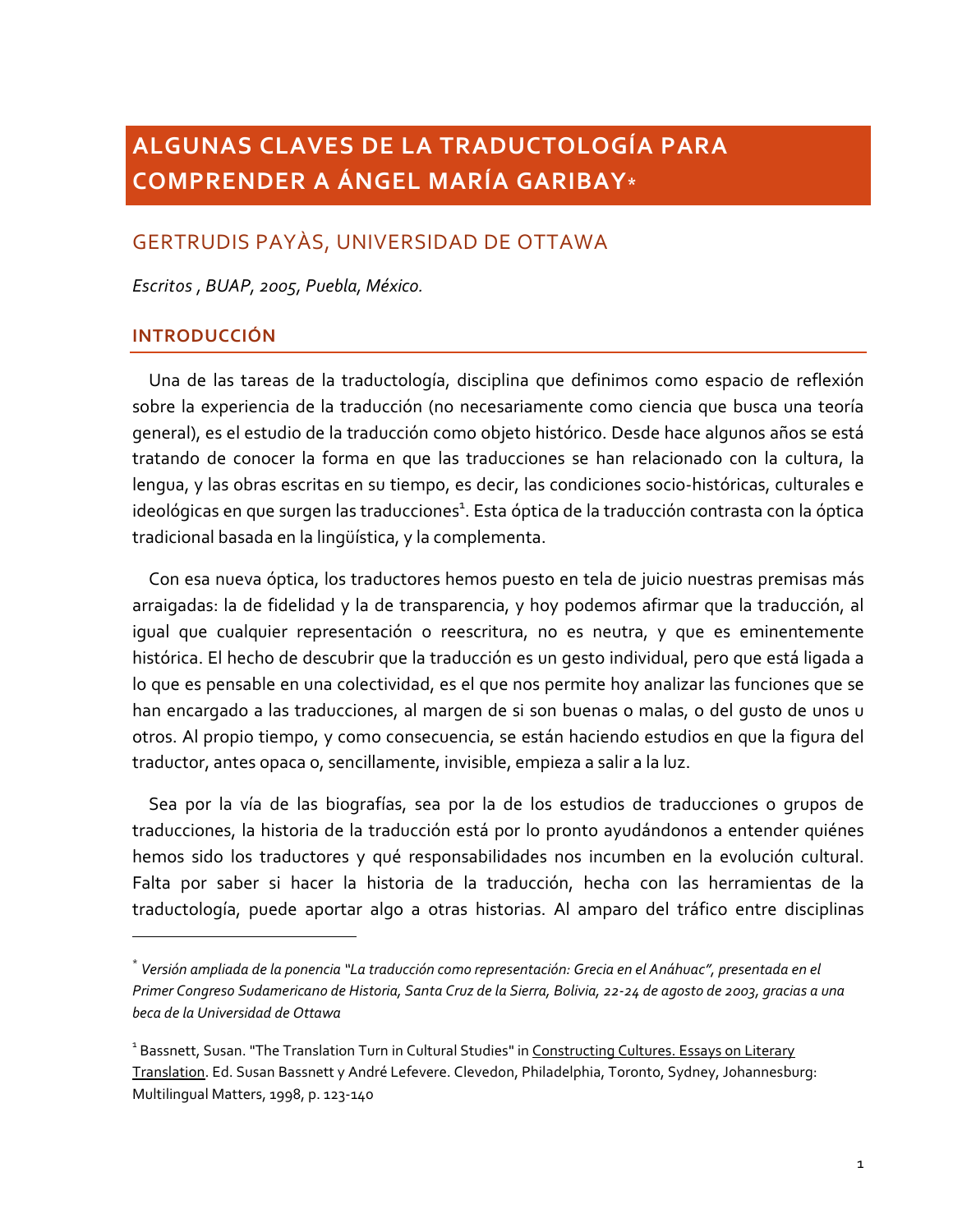reinante, ya hay indicios de este diálogo, y este trabajo constituye uno tales intentos de aportación.

Me interesa ahondar en el caso de las traducciones, realizadas a mediados del siglo XX por el padre Ángel María Garibay, principal introductor y divulgador de la literatura náhuatl, de unas compilaciones de memoria oral transcritas en náhuatl alfabético posiblemente en 1558, y que Ilevan como título Cantares Mexicanos. Hablaré, pues, de unas interpretaciones y traducciones publicadas entre los años 1950 y 1970 de un corpus cuya antiqüedad rebasa cinco siglos. Mi intención es doble: por una parte, entender el pensamiento de Garibay en torno a la traducción a partir de sus propios escritos; es decir, conocer sus horizontes traductológicos personales y la práctica que de ellos se deriva. Por la otra, vincular estos horizontes y esta práctica con el entorno cultural e ideológico, es decir, tratar de entender a qué responden estas traducciones, de dónde salen y qué representación del mundo náhuatl proponen, qué es lo que ha posibilitado que, cuarenta o cincuenta años después, sigan citándose y reeditándose, es decir, qué relación hay entre su canonicidad y la vigencia de esta representación.

Pretendo explicar, mediante unos ejemplos, que las traducciones hechas en estilo dramático griego por el padre Garibay no son un fenómeno fortuito ni únicamente subjetivo, personal, o determinado por la forma en que él interpretó los textos originales, sino que están vinculadas a normas sociales, culturales o intereses ideológicos de la cultura que recibió y sique recibiendo estas traducciones y que, por lo tanto, este fenómeno tiene ramificaciones y consecuencias también en esos ámbitos. Señalaré para ello algunas operaciones que Garibay realizó en estas traducciones y que las hizo aptas para la misión que se les confiaría: la de explicar ni más ni menos que el universo cultural náhuatl prehispánico. En este intento de comprensión que aquí pretendo, me apoyaré en las herramientas analíticas de la traductología y, en particular, en la crítica de las traducciones, tal como la explicó el comparatista Antoine Berman<sup>2</sup> en diversos trabajos.

Como conclusión, aventuraré algunas consecuencias que creo ha tenido este fenómeno, y señalaré el interés que puede tener la reflexión traductológica para la antropología y la historia. Espero con ello arrojar una luz distinta sobre Ángel María Garibay, cuya personalidad ha sido tremendamente influyente en los estudios mesoamericanos pero que ha sido, en general, más incensada que analizada. Trataré de sacudir algunas telarañas que impiden verlo con más claridad y espero poder contribuir a problematizar el fenómeno de las traducciones del náhuatl clásico.

Antes de entrar en materia, hay que recordar que en lo tocante a representaciones del mundo azteca hay varios trabajos fundamentales, entre ellos el estudio precursor de Benjamin

<sup>&</sup>lt;sup>2</sup> Véase en especial, Berman, Antoine. Pour une critique des traductions. John Donne. Paris: Gallimard, 1995.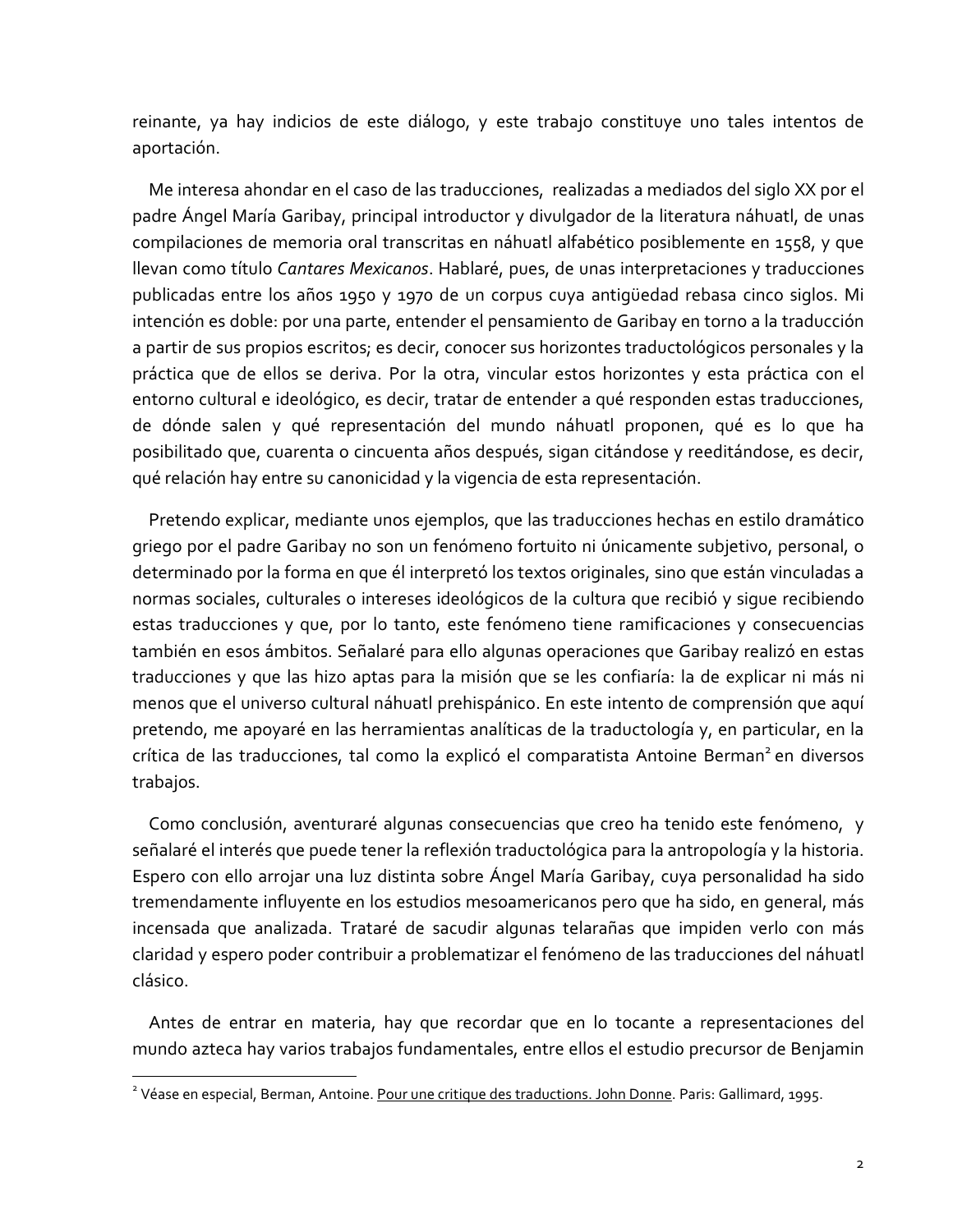Keen sobre las representaciones de lo azteca a lo largo de la historia, estudio que se detiene justo en los años que nos interesan pero que deja planteado el problema, y los estudios de Jacques Lafaye y David Carrasco sobre Quetzalcóatl<sup>3</sup>. Sin embargo, los principales acontecimientos críticos sobre este asunto de las traducciones de Garibay se dieron más tarde, a raíz de la publicación, en Estados Unidos, de una edición bilingüe completa, en náhuatl e inglés, de los Cantares Mexicanos, con comentarios del traductor y adicionada de un diccionario. Me refiero a la versión de John Bierhorst, de 1985<sup>4</sup>, que constituye una revisión completa de la interpretación de Garibay, y a la que dedicaré parte de esta reflexión. La polémica que suscitó<sup>5</sup>, y en la que se implicaron eruditos de México y de los Estados Unidos, también dio a luz algunos trabajos críticos iluminadores de parte de estudiosos en principio ajenos al mesoamericanismo<sup>6</sup>.

#### **GARIBAY: HOMBRE, OBRA Y PENSAMIENTO**

Ángel María Garibay nace en 1892 y muere en 1967. Parece extraño que de una persona tan conocida y recordada no se haya escrito su biografía. Se publicaron algunas reseñas biográficas con motivo de su fallecimiento, y en ellas me baso para situarlo: por el periodo que abarca su vida, vivió de niño la Revolución Mexicana, de joven las conmociones de la post-revolución, la persecución religiosa de los años de la querra cristera, y el periodo de las grandes definiciones del México moderno. Me parece fundamental situar a Garibay en los años de la construcción del nacionalismo moderno, enunciado por el arqueólogo Manuel Gamio, y nutrido por otro arqueólogo contemporáneo, Alfonso Caso, con las grandes excavaciones de Teotihuacán, Templo Mayor y Monte Albán, la fundación de la Dirección de Antropología en 1917, la creación del Departamento de Monumentos Prehispánicos en 1925, el Instituto Nacional de Antropología e Historia y su correspondiente escuela en 1939. Me parece significativo que haya recibido en 1965, de manos del entonces presidente Gustavo Díaz Ordaz, el Premio Literario de

<sup>&</sup>lt;sup>3</sup> Keen, Benjamin. The Aztec Image in Western Thought New Brunswick, New Jersey: Rutgers University Press, 1971; Lafaye, Jacques. Quetzalcóatl y Guadalupe (trad. Ida Vitale y Fulgencio López), México : FCE, 1977; Carrasco, David. Quetzalcoatl and the Irony of Empire, Myths and Prophecies in Aztec Tradition. Chicago and London: University of Chicago Press, 1982.

<sup>&</sup>lt;sup>4</sup> Bierhorst, John. Cantares Mexicanos, Songs of the Aztecs. Stanford: Stanford University Press, 1985

<sup>&</sup>lt;sup>5</sup> Remito a los interesados en esta polémica a un trabajo mío, recientemente publicado: "Translation and Historiography: the Garibay-León Portilla Complex and the Making of a Pre-Hispanic Past", en Meta. Journal des traducteurs, 49-3, sept. 2004.

<sup>&</sup>lt;sup>6</sup> Sobre todo en Segala, Amos. Literatura náhuatl. Fuentes, identidades, representaciones. México: Consejo Nacional para la Cultura y las Artes-Grijalbo, 1989. También hay mención de esta polémica en Mignolo, Walter. "La lengua, la letra, el territorio (o la crisis de los estudios literarios coloniales)." Dispositio XI.28-29 (1986): 137-60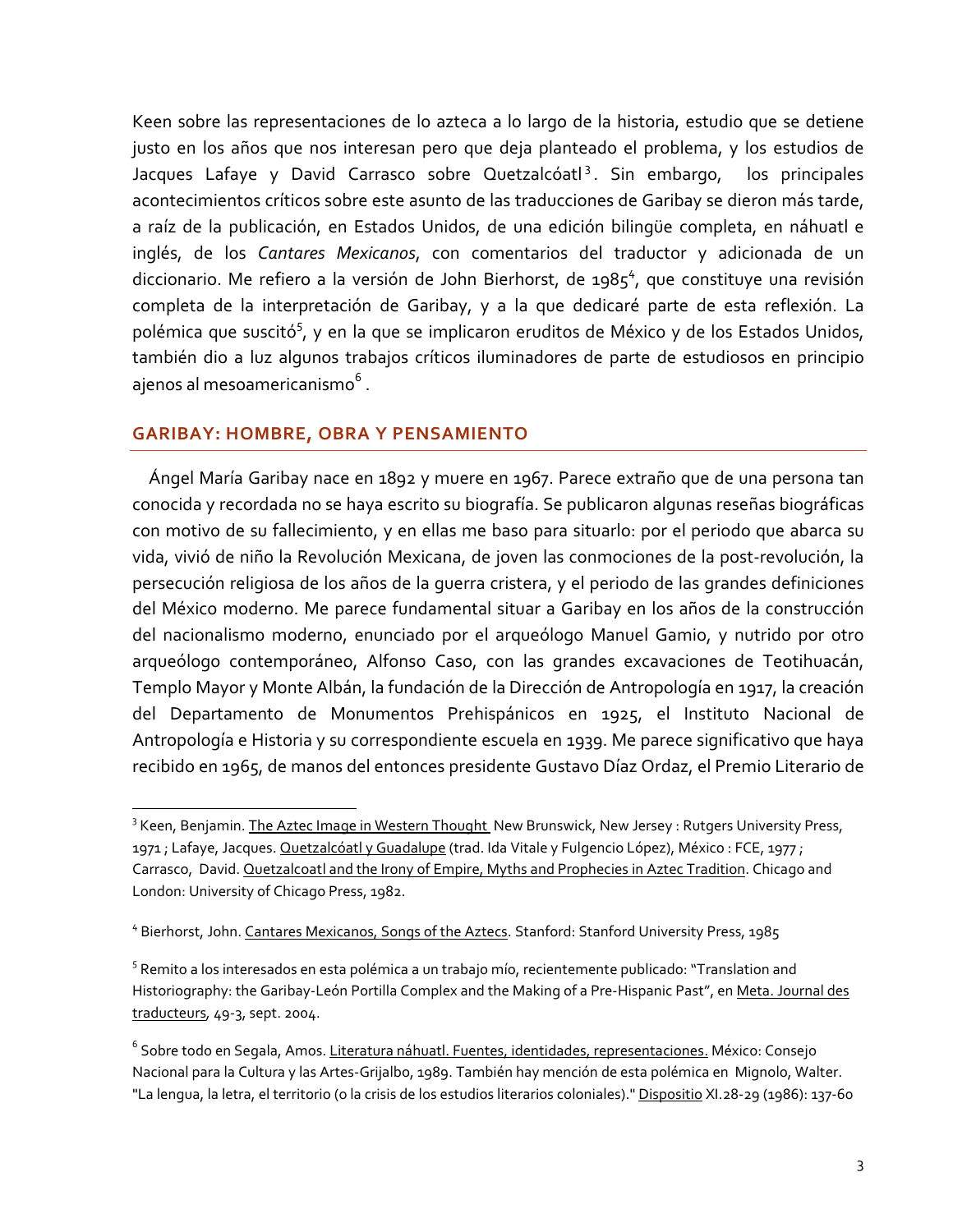Historia y Letras junto con el arquitecto del Museo Nacional de Antropología, Pedro Ramírez Vázquez, ya que ambas obras, la literaria y la arquitectónica, están unidas por el hecho de ser emblemas del arquetipo azteca. Tampoco está de más recordar que en los años de Garibay se establece la política indigenista del Estado, llamada a incorporar a la nación moderna a las etnias marginadas (aunque Garibay pensaba que el problema indígena no se resolvería desde la política sino desde las convicciones cristianas)<sup>7</sup>. No es ocioso recordar que el catoliquísimo padre Garibay es contemporáneo de los izquierdísimos muralistas, y de una brillante y cosmopolita generación de poetas y de ensayistas como Salvador Novo y Alfonso Reyes (con quien disputará a propósito de las traducciones del griego), de quienes representa el contrapunto ideológico. Si Alfonso Reyes quería el latín para las izquierdas<sup>8</sup>, según la visión conservadora de Garibay, los clásicos son inmunes a las ideologías (por eso precisamente son clásicos). Con todo, conforme del ideario vasconcelista de divulgar los clásicos a lo ancho y largo del país, Garibay publicará para las populares ediciones Porrúa sus traducciones, en estilo cologuial mexicano, de los dramaturgos griegos.

Aunque fue prolífico traductor del griego, latín y hebreo, su fama se deberá al hecho de haber colocado a la literatura náhuatl entre las grandes literaturas clásicas gracias a sus traducciones de gran número de textos que hasta entonces yacían olvidados o que habían sido mal estudiados. Como tal, y gracias además a la recuperación que de sus trabajos ha hecho M. León-Portilla, su «amartelado discípulo»<sup>9</sup>, sigue siendo referencia obligada para todo estudioso de la lengua y la literatura náhuatl y, por ende, de la historia del periodo prehispánico y de los primeros años de la colonia. Gabriel Méndez Plancarte, amigo y contemporáneo suyo, estudioso del humanismo mexicano, definía así su actividad:

«...antes de consagrarse a la investigación amorosa de lo indígena, durante su juventud fervorosa de estudiante y, más tarde, a lo largo de muchos años vividos en pequeños pueblos silenciosos ejerciendo el oscuro, y luminoso, ministerio parroquial, el Padre Garibay cultivó tenazmente el viejo huerto grecolatino, y en su savia empapóse hasta la médula, y de él trasplantó a nuestra lengua algunas de sus flores eternas »10

<sup>&</sup>lt;sup>7</sup> Valdés, Porfirio. "Don Ángel María Garibay K." Abside XXXVI.3 (1972), p. 423

<sup>&</sup>lt;sup>8</sup> "Quiero el latín para las izquierdas, porque no veo la ventaja de dejar caer conquistas ya alcanzadas. Y quiero las Humanidades como el vehículo natural para todo lo autóctono". Alfonso Reyes: "Discurso por Virgilio", en Obras Completas, Vol. XI, p. 160-61.

<sup>&</sup>lt;sup>9</sup> Así lo llama Valdés (op. cit.)

<sup>&</sup>lt;sup>10</sup> Méndez Plancarte, Gabriel. El Humanismo Mexicano. Mexico: Seminario de Cultura Mexicana, 1970, p. 218.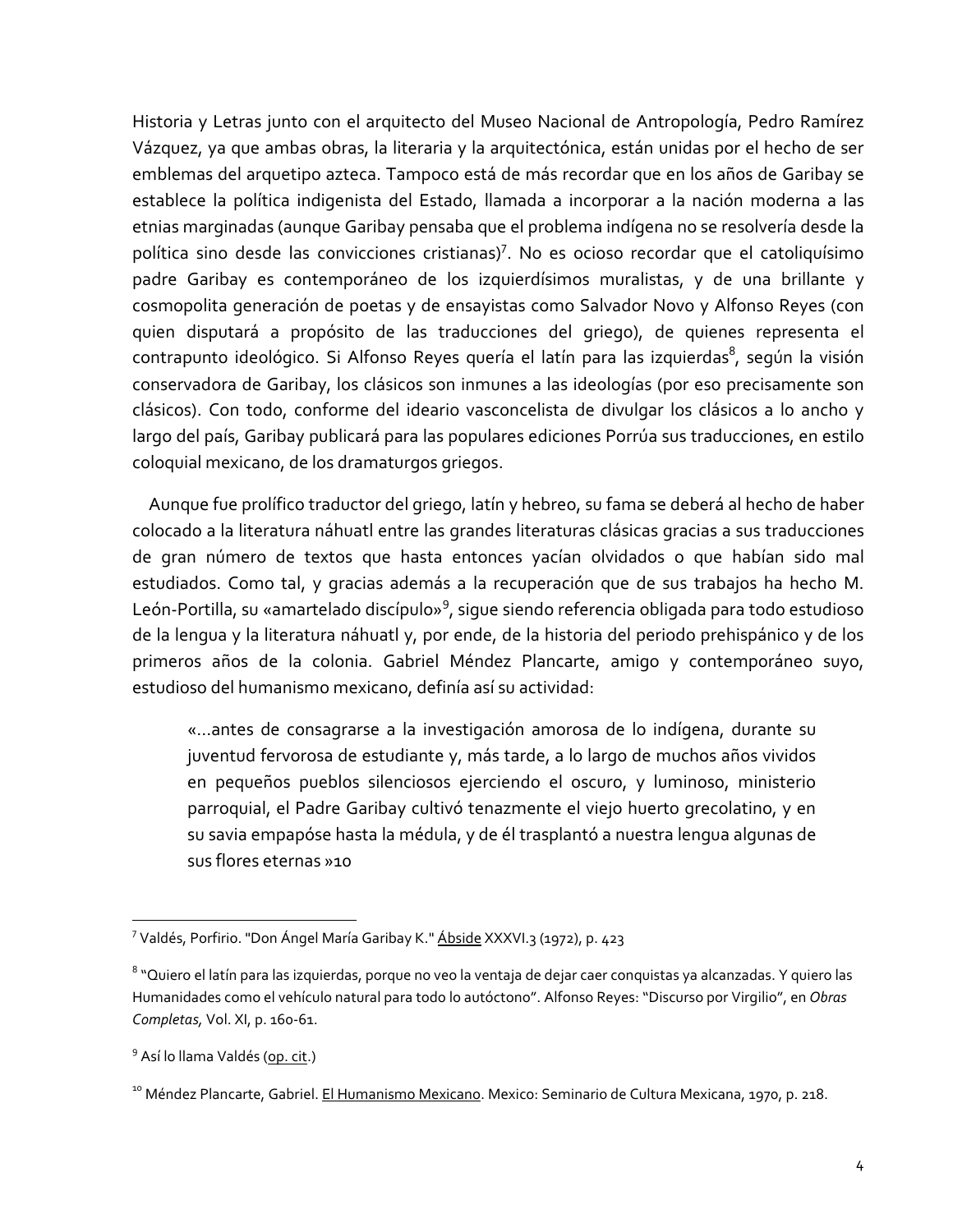Escribió también obra propia, que al parecer no logró interesar a los editores. En ella se puede percibir precisamente el entretejido de temas clásicos, prehispánicos y cristianos, como en este extracto de un poema inédito, titulado Ovidiana<sup>11</sup>:

Con ímpetu bronco clavó el soldado su lanza: Agua brota y sangre, y reflorece el mundo. Ciñeron espinas de Cristo cándida frente Luz y perfume, sin agotarse, exhalan... « ¡No tiembles! ¿Acaso estoy en lecho de rosas? » clamó el rey azteca, mientras su planta ardía: ¡cuántas veces canto de iguales voces murmura, en hondo abismo, estremecida el alma!

 $\cdots$ 

Garibay logrará como traductor, y en especial como traductor del náhuatl, la fama que nunca tuvo como autor literario. Gracias a él se lee la literatura náhuatl, aunque se lea en castellano.

Garibay explica en su introducción a la Historia de la literatura náhuatl<sup>12</sup> lo poco que se conocía esa literatura hasta entonces, el desdén con la que era considerada por tratarse de transcripciones de memoria oral y no de literatura originalmente escrita, y los escasos intentos que se habían hecho por conocerla. Para entender lo que representaba en su época esta literatura quizás sirva considerar que hasta entonces los vestigios del pasado prehispánico eran, sobre todo, los monumentos, sequidos de la escultura, relieves, cerámica, y los códices. Es decir, lo visual. No había punto de comparación entre aquellos logros de civilización que habían puesto a México como el Egipto del Nuevo Mundo y que atraían al turismo, y esos montones de páginas frágiles, de letra menuda y apretada en una lengua, el náhuatl clásico, que no tenía ya curso y que sólo algunos eruditos comprendían<sup>13</sup>. Además, todo el mundo sabía que el náhuatl no tuvo expresión escrita hasta la llegada de los misioneros, de modo que para muchos esos documentos no podían ser genuinos. La autenticidad de los monumentos, en cambio, era irrefutable. El gran mérito de Garibay consistirá en reivindicar el valor de estos textos,

 $11$  lbid, p. 221

<sup>&</sup>lt;sup>12</sup> Garibay K., Ángel María. Historia de la literatura náhuatl. Mexico: Editorial Porrúa, 1987 [1953].

<sup>&</sup>lt;sup>13</sup> El mismo Manuel Gamio, en el temario nacionalista de su Forjando Patria, no concede al tema de la literatura sino una breve referencia, indicando que, pese a "su belleza" y a los meritorios esfuerzos de algunos eruditos, cuyos nombres no menciona, la literatura prehispánica no puede ser la representativa de la nación porque casi nadie la conoce (pp. 116-117). Indica, sin embargo, que "hay que publicar las escasas producciones literarias de origen prehispánico" (p. 117)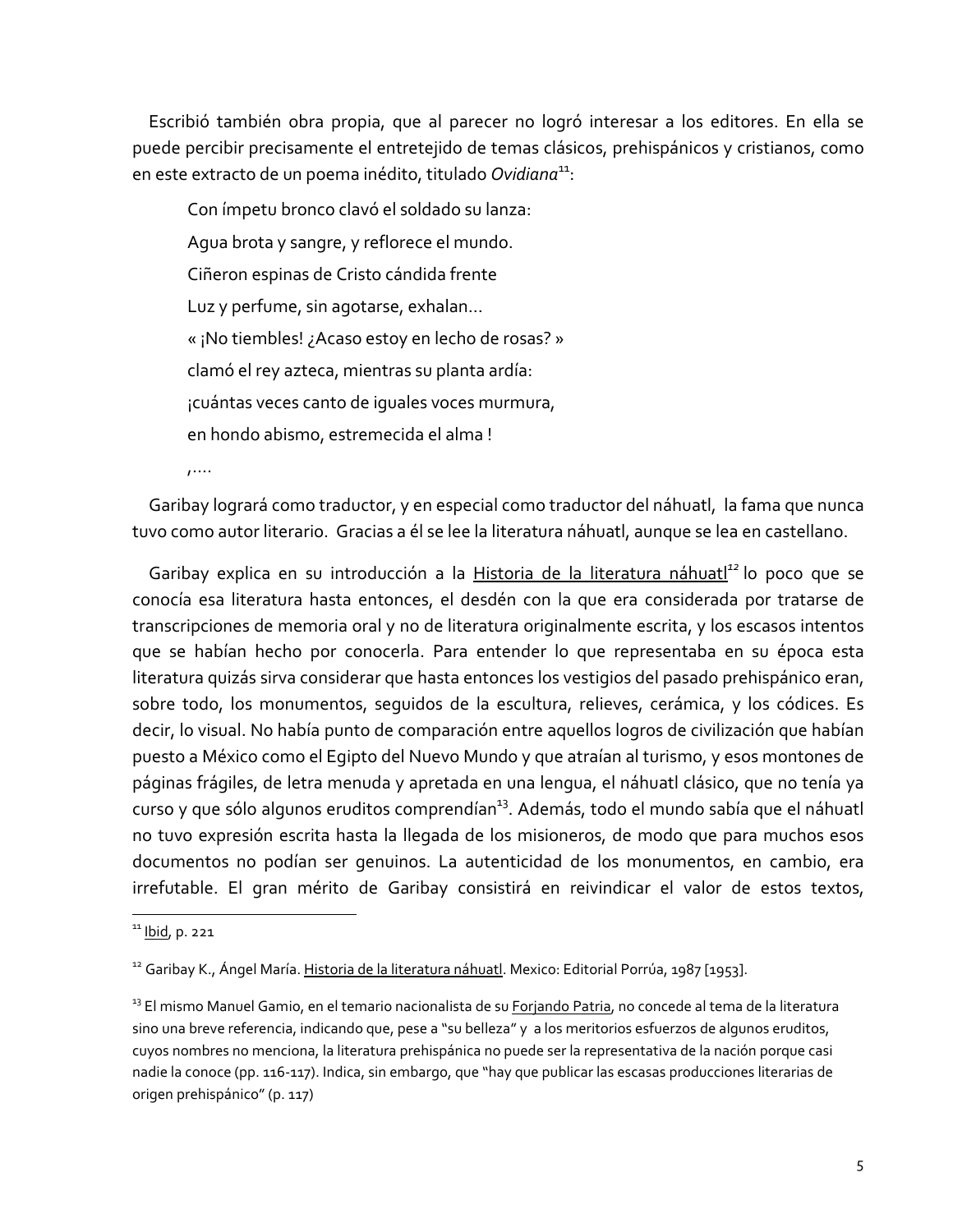situándolos a la par de los monumentos. Ya no podrá decirse de éstos que son "mudos testigos del pasado" porque a partir de entonces tendrán en los textos el aparato explicativo<sup>14</sup>.

Las bases filosóficas de Garibay son fundamentalmente etnocéntricas: el humanismo cristiano impregna toda su obra. En su magna obra sobre literatura náhuatl dice: «No comprender al hombre y no esforzarse por comprender a todos los hombres es lo más opuesto que hay al verdadero humanismo. Tenemos que agregar que la base del Cristianismo es la comprensión universal de todos los hombres »<sup>15</sup>. Esta visión unificadora está expuesta por iqual en los prefacios a sus traducciones griegas<sup>16</sup>, y en la explicación de los textos náhuatl<sup>17</sup>, donde enaltece los valores universales de la poesía y postula convergencias con lo griego, lo bíblico y lo hindú. Pero lo que admira Garibay por encima de todo es la cultura clásica griega: «...el teatro griego es fundamental para las raíces de nuestra cultura »<sup>18</sup>.

## **GARIBAY Y LA TRADUCCIÓN**

En la Historia de la literatura náhuatl podemos seguir sin dificultad las reticencias, irritaciones, preferencias y tropiezos de Garibay. Es un hombre sin dobleces. Por eso, aunque no ofrece un pensamiento sistematizado sobre la traducción, las premisas sobre las cuales ésta se asienta no son difíciles de discernir: a Garibay, por su formación humanista, le preocupan los aspectos retóricos y estilísticos de la transferencia, y se quía por la traducción de los clásicos. La historicidad de los textos nahuas está puesta al servicio del ensalzamiento de esa literatura y del establecimiento de un parangón con las literaturas clásicas. Y la traducción es un instrumento para alcanzar este fin superior, de ahí que uno de los rasgos más notables en Garibay sea no sólo la magnitud de su obra traductora sino la tenacidad con la traduce una y otra vez los mismos textos, sin que ello parezca implicar una problematización consciente, teorizada, de la traducción. Eso sí, varias veces se defenderá de los críticos que le achacan la indefinición de sus traducciones, afirmando que es normal que haya muchas maneras de traducir, y que así como hay muchas versiones de Horacio, habrá muchas maneras de traducir estos textos<sup>19</sup>. Esta crítica debió ser persistente ya que, años después, en su Poesía Náhuatl

<sup>&</sup>lt;sup>14</sup> Adviértase el uso que se ha hecho de los textos traducidos en la museografía de los últimos cuarenta o cincuenta años, por ejemplo, en las fachadas del Museo Nacional de Antropología y del Museo del Templo Mayor.

<sup>&</sup>lt;sup>15</sup> Garibay, 1987 [1953], ibid., vol I, p. 207

<sup>&</sup>lt;sup>16</sup> Garibay, Ángel María, trad. Las siete tragedias de Sófocles. México: Ed. Porrúa, 1962, p. XI

<sup>&</sup>lt;sup>17</sup> Garibay, 1987 [1953], ibid., vol I, p. 193

<sup>&</sup>lt;sup>18</sup> Garibay, Ángel María, trad., Las siete tragedias de Esquilo, México: Ed. Porrúa, 1962, p. XXII

<sup>&</sup>lt;sup>19</sup> Garibay, 1987 [1953], ibid, vol I, p. 500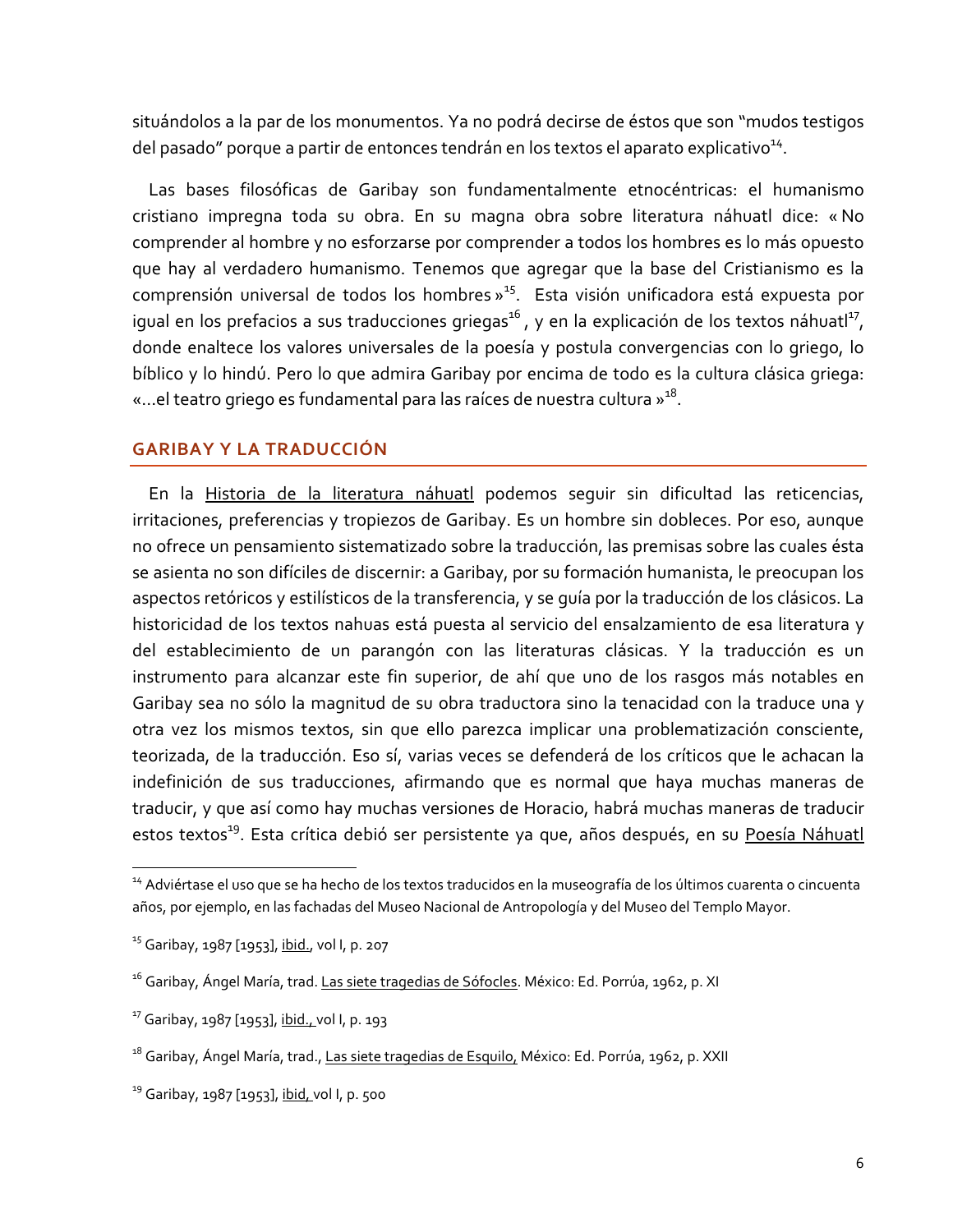hablará todavía de "la variedad de mis traducciones que me han inculpado"<sup>20</sup>. Sin embargo, en ningún momento señala las razones por las cuales ha decidido emprender una nueva traducción.

La multiplicidad de versiones va lógicamente aparejada a la noción de provisionalidad, plenamente asumida en Garibay<sup>21</sup>. No parece preocuparle en absoluto ni le parece merecer explicación el hecho de publicar en una misma obra dos versiones distintas<sup>22</sup>. En él, el reconocimiento del carácter temporal, provisional, de sus versiones, de sus explicaciones, no parece deberse ni a la modestia ni al cálculo. Parece convencido de que el destino de una traducción es el de servir de peldaño hacia nuevas traducciones, como si la única manera en que los textos náhuatl puedan entregar su sentido sea someterlos a los embates de la traducción. Y justamente esta postura le sirve de salvaguardia para proponer sus versiones de manera que dista mucho de ser tímida. Dice que su obra es provisional pero responde por sus traducciones, como veremos.

Entre acercar el lector al original (ergo: preponderancia de la letra-traducción literal), o acercar el original al lector (ergo: preponderancia del sentido→traducción libre), como explicó Schleiermacher de forma definitiva<sup>23</sup>, en la práctica, e independientemente de que traductores abanderados de una u otra tendencia hayan invocado la fidelidad como premisa fundamental, se ha tendido más hacia el segundo polo, lo que ha significado naturalizar los textos a fin de adaptarlos a la cultura de llegada. Desde nuestros primeros textos de doctrina de la traducción (Cicerón, San Jerónimo, Maimónides) hasta los últimos intentos de explicar y enseñar<sup>24</sup> la práctica de la traducción, se ha predicado que, por encima de la letra, la fidelidad se debe al sentido. La imagen ilustrativa es que el sentido es una entidad que viene encerrada en un molde de signos verbales; que hay que disolver ese molde para liberar el sentido y luego volverlo a encerrar en un molde nuevo.

<sup>&</sup>lt;sup>20</sup> Garibay, Ángel María. Poesía Náhuatl. México: UNAM-IIH, 1964-1968, vol II, p. LVI

<sup>&</sup>lt;sup>21</sup> Ibid., vol I, p. XLI, y vol II, p. XXVII

<sup>&</sup>lt;sup>22</sup> Véase, en Historia de la literatura náhuatl, dos versiones del mismo poema, en pp. 89 y 196-197.

<sup>&</sup>lt;sup>23</sup> Schleiermacher, Friedrich Daniel Ernst (1813). Sobre los diferentes métodos de traducir, (trad. Valentín García Yebra). Madrid : Gredos, 2000.

<sup>&</sup>lt;sup>24</sup> Hago hincapié en el aspecto de explicación y pedagogía ya que en el de teorización, la premisa del sentido sobre la letra se ha visto sometida a dura prueba en estos años de post-modernidad, por la instauración de dudas de todo orden acerca de la existencia de sentidos absolutos.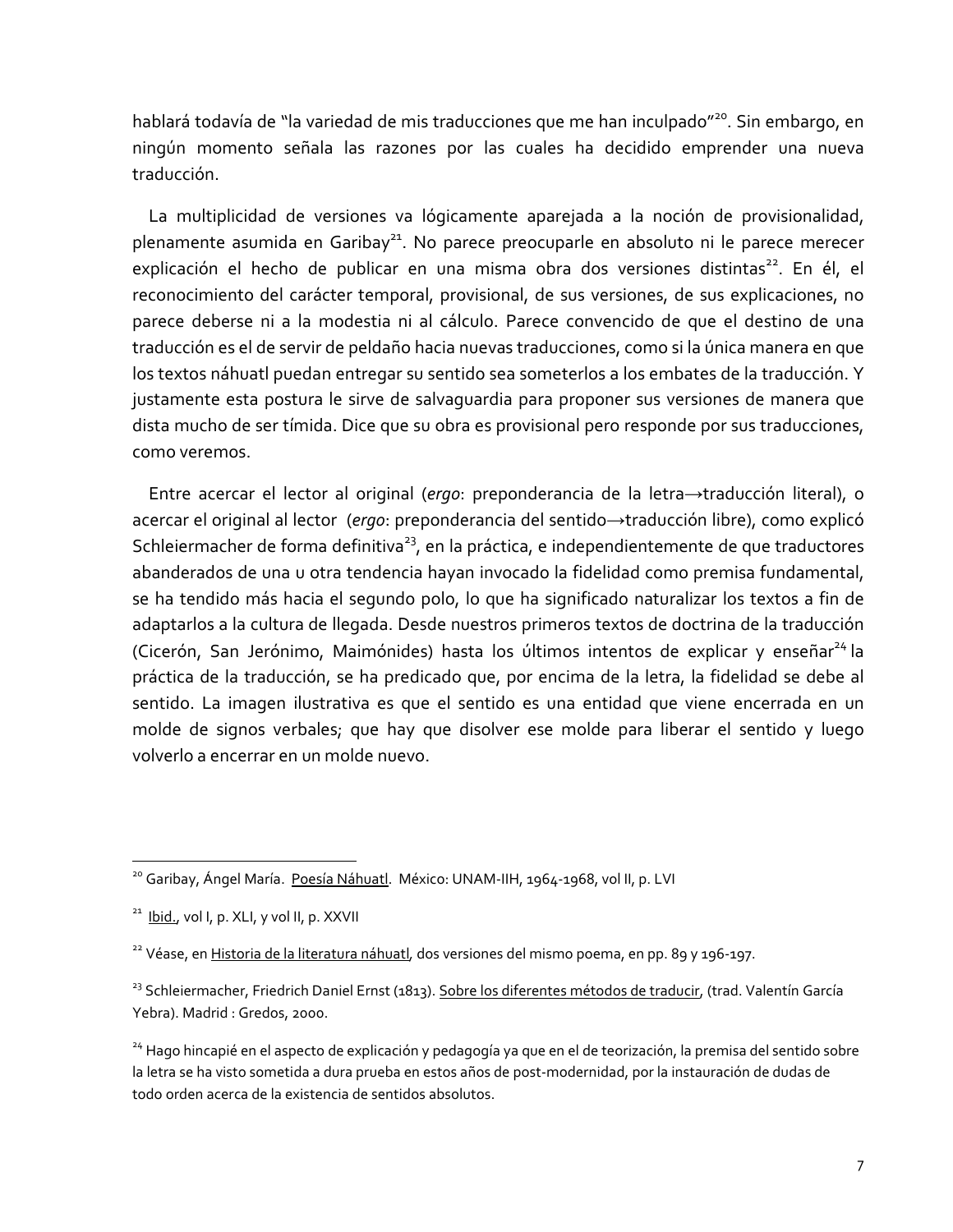Garibay pertenece a esta misma línea hermenéutica: "La versión no es calca, sino transfusión de vida...", afirma<sup>25</sup>. Para él, estos textos en náhuatl, cuya letra y forma son oscuras (por la distancia temporal y cultural, por la ruptura de la tradición y otros factores), deben contener un sentido: « En toda composición poética hay asunto, por vago e insustancial que suponga. No podía faltar en esta abundante colección de poemas, procedentes de una cultura de las más aficionadas a la meditación y pensamiento »<sup>26</sup>. Y a continuación clasifica este « asunto » en tres apartados: lo divino, lo humano, y las cuestiones filosóficas<sup>27</sup>. Es decir, esos versos no sólo representan la expresión literaria de un pueblo sino que encierran la explicación de todo un universo cultural, religión y expresiones filosóficas incluidas.

Ahora bien, para dar a conocer esta literatura y este universo cultural, es preciso hacerlos inteligibles. Y toda primera traducción, dice A. Berman, precisamente por ese esfuerzo de inteligibilidad, es etnocéntrica y es hipertextual<sup>28</sup>. Es etnocéntrica en la medida en que, no habiendo molde para ella en la lengua de llegada, se usan los viejos moldes conocidos (los clásicos, en nuestro caso). Y es hipertextual porque, para que ese original entre en el molde, debe someterse a un proceso de normativización; es decir, debe homogeneizarse y adecuarse a un canon literario (el griego clásico, en nuestro caso). Todo parece indicar, además, que nos encontramos ante un caso de traducción-reivindicación<sup>29</sup>, lastrada con la carga de querer demostrar a los incrédulos el valor excepcional de esta literatura. Esta carga debe haber dictado determinadas decisiones de traducción, tanto en lo técnico como en lo hermenéutico. Fundamentalmente, el haber encargado a estos textos la responsabilidad de ser la literatura de una gran civilización, considerada análoga a las civilizaciones clásicas, implica que también ellos deberán ser clásicos.

Trataré a continuación de ilustrar esta argumentación con la ayuda de dos tablas comparativas, cuya composición paso a comentar, antes de proceder al análisis:

#### TABLA 1.

#### <sup>27</sup> Ibid., vol I, p. XVI-XVII

<sup>28</sup> Berman, Antoine. "La traduction de la lettre ou l'auberge du lointain", in Les tours de Babel. Ed. Antoine Berman. Mauvezin: Trans-Europ-Repress, 1985, p. 48-64

<sup>29</sup> Son frecuentes las traducciones-reivindicaciones en el caso de traducciones de lenguas minoritarias o marginadas.

<sup>&</sup>lt;sup>25</sup> Garibay 1964-68, ibid., vol II, p. LVI. Y no puedo sino asociar esta línea hermenéutica con el dictado paulino: "la letra mata, pero el espíritu vivifica" (Il Cor. 3,6)

<sup>&</sup>lt;sup>26</sup> lbid., vol I, p. XVII. Nótese que en esa fecha ya había publicado Miguel León-Portilla su Filosofía náhuatl (1956), donde se afirma esta visión de la cultura náhuatl.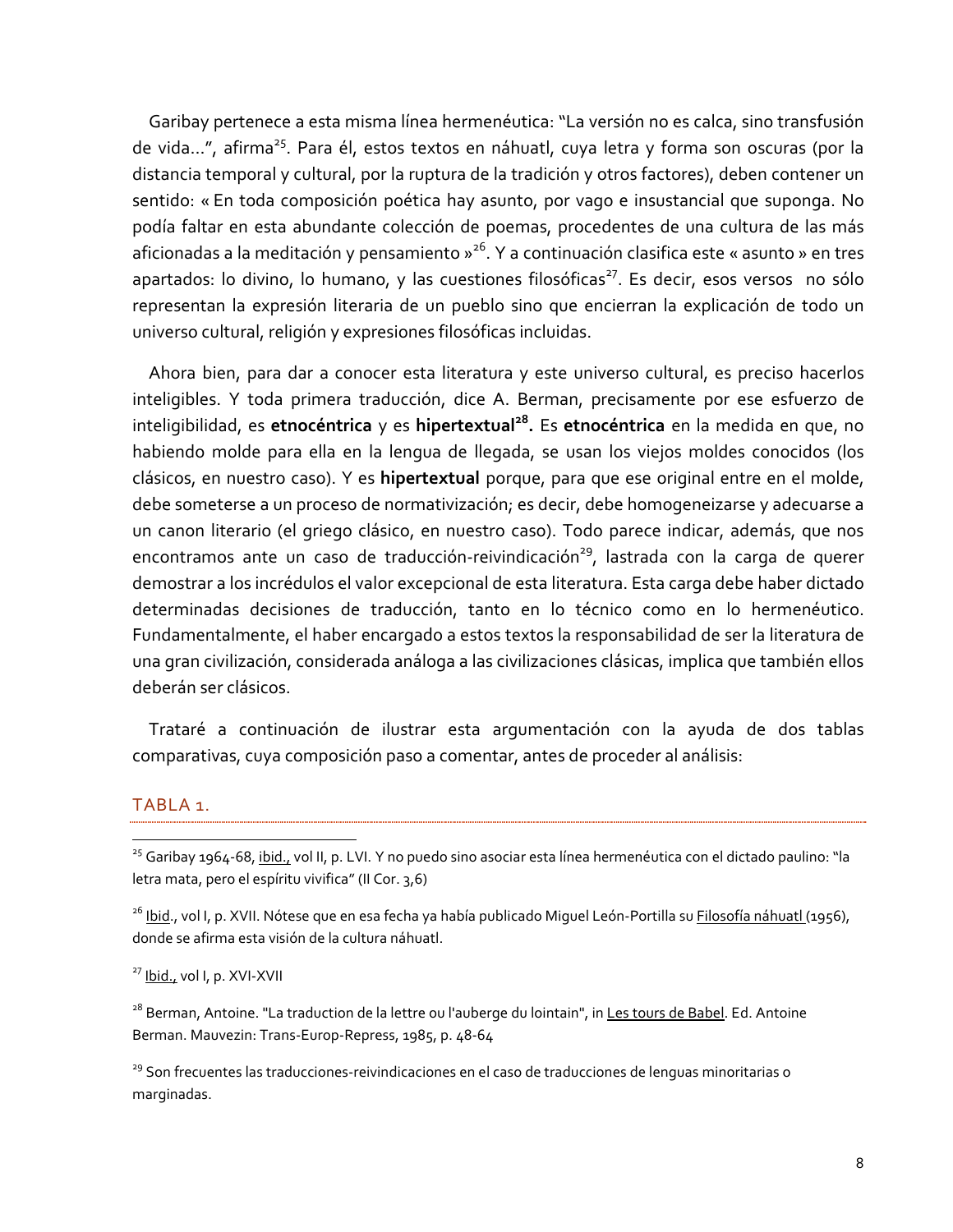En esta tabla presento las tres versiones de Garibay de un fragmento del canto llamado Teponazcuicatl, o sea, "Canto del teponaztle", que se extiende entre los folios 26 v. y 27 v. del corpus Cantares Mexicanos. Lo he escogido porque Garibay hizo de él tres versiones, que publicó en distintas obras, y lo transcribió al náhuatl por lo menos en una ocasión. Tenemos, además, la transcripción y la versión al inglés hechas por Bierhorst<sup>30</sup>.

Para Garibay, se trata de un « poema » dedicado a Quetzalcóatl, el héroe mítico que se oponía a los sacrificios humanos y que, habiendo enseñado a su pueblo las artes y la agricultura, huyó cuando se dio cuenta de que había sido engañado por sus enemigos, prometiendo un retorno que fue aprovechado por Cortés, como ya sabemos. Por eso Garibay reemplaza el título original de Teponazcuicatl por "La huida de Quetzalcóatl". Según la organización que Garibay hizo del Teponazcuicati, el fragmento que aquí presento (para el cual Garibay inventa sendos títulos en dos de las versiones: « Supervivencia de Cintéotl » en la versión II, y « La herencia » en la versión III) es la segunda de tres partes. En cuanto a sentido, el fragmento en cuestión evoca la venida de la civilización fundada en el culto del maíz<sup>31</sup>.

Las tres versiones del fragmento se basan en la siguiente interpretación: Cintéotl, el dios del maíz, habla primero, y luego, el pueblo, regocijado, lo aclama. Las diferencias entre ellas son a veces de estilo y presentación, y otras veces de fondo. Nos interesa destacar sin embargo los siguientes rasgos comunes: se trata de paráfrasis culturales en los tres casos, y en todos ellos, la modalidad dramática es la que Garibay escogió para trasladar este fragmento, con las consecuencias que vamos a explicar más adelante. Veamos a continuación la procedencia de las tres versiones:

## **VERSIÓN I**

En 1953, Garibay publica su Historia de la Literatura Náhuatl, en dos volúmenes (respectivamente "Vida autónoma" y "El trauma de la conquista")<sup>32</sup>. En el primero hace un intento de mensuración, definición y clasificación del corpus de textos que, si bien fueron transcritos durante los primeros decenios de la colonia, pueden, según él, atribuirse a la situación anterior a la conquista. En este volumen Garibay hace una selección de « poemas » que reseña y traduce como ilustración de su ensayo descriptivo, sin transcripción al náhuatl. Entre ellos se encuentra este fragmento del Teponazcuicatl.

<sup>&</sup>lt;sup>30</sup> Bierhorst, op.cit.

<sup>&</sup>lt;sup>31</sup> Garibay, Ángel María. Panorama literario de los pueblos nahuas. México: Ed. Porrúa, 1963, p. 96-97

<sup>&</sup>lt;sup>32</sup> La edición que aquí cito es la tercera, de 1987.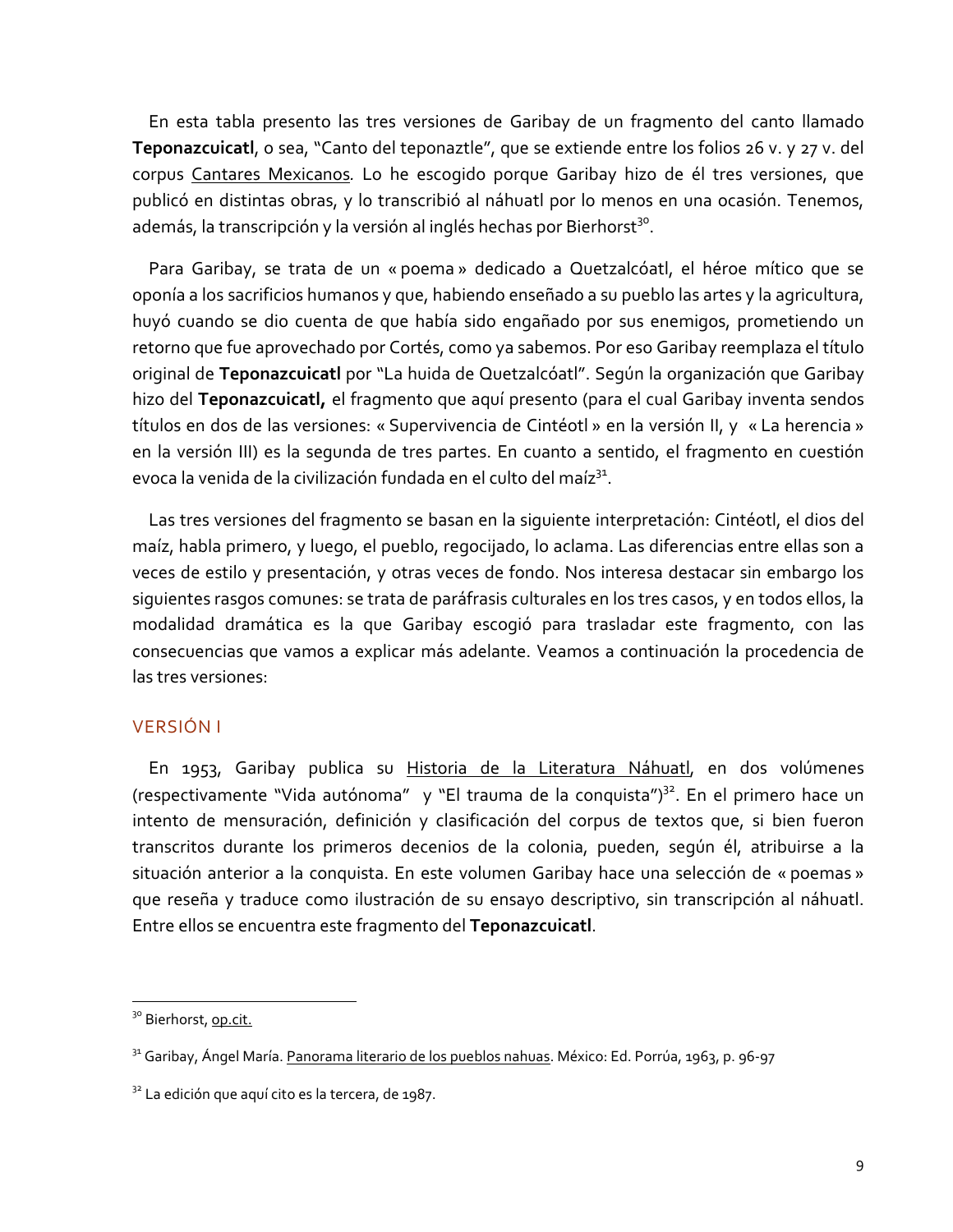#### **VERSIÓN II**

Más tarde, en los años 1960, se publicarán los tres tomos de su Poesía Náhuatl, colección de traducciones en edición bilingüe náhuatl-castellano, acompañada de comentarios. Se trata asimismo de una selección y organización del corpus, esta vez con los textos en náhuatl, frente a frente, y los comentarios al final. En el tercer tomo, publicado póstumamente (en 1968) bajo la dirección de su discípulo Miquel León-Portilla, figura el Teponazcuicatl completo, con su transcripción.

#### **VERSIÓN III**

Contrastando con el carácter erudito de las dos obras anteriores, la tercera versión del fragmento pertenece a La literatura de los Aztecas<sup>33</sup>, pequeña antología de divulgación que ha sido muy difundida, a juzgar por el número de ediciones (la que poseo es la vigésima, de 1987). En ella aparece también el Teponazcuicatl completo, pero sin comentarios y sin versión náhuatl. Resulta, a mi modo de ver, la forma en que se ha reproducido más, la más conocida y que, por lo tanto, está más presente en el espíritu de la nación. Es posible incluso que haya servido para alguna representación escolar, ya que está plenamente dramatizada.

#### TABLA<sub>2</sub>.

La Tabla 2 presenta en el primer recuadro la transcripción que ofrece Garibay en su Poesía Náhuatl, y que acompaña la versión II de la Tabla 1. En el segundo recuadro tenemos la transcripción de Bierhorst, y en el tercero su versión al inglés. Detengámonos un momento en esta versión inglesa: se trata de una interpretación que se deslinda definitivamente de la de Garibay. Para Bierhorst, estos cantos son por lo general invocaciones a los espíritus de los querreros para que desciendan a la tierra. Según Bierhorst, se pueden emparentar con los cantos de los espíritus (ghost songs) de ciertos grupos indígenas del territorio actual de los EE.UU., lo que ha parecido ridículo a los mesoamericanistas mexicanos seguidores de la línea de Garibay (aunque no son tampoco los únicos en haber criticado esta versión). Sea como fuere, la transcripción del náhuatl ha sido muy encomiada, y la crítica especializada ha celebrado el esfuerzo que significa ofrecer por primera vez una versión crítica completa de estos textos, con amplias explicaciones de la intención del traductor. Por primera vez también, y no es trivial el asunto, los estudiosos de habla inglesa tienen acceso al náhuatl sin pasar por el español, lo que implica la posibilidad de escapar a los paradigmas culturales-ideológicos en que han estado circunscritos estos textos<sup>34</sup>.

<sup>&</sup>lt;sup>33</sup> Garibay, Ángel María. La literatura de los aztecas. México: Ed. Joaquín Mortiz, 1987 [1964].

<sup>&</sup>lt;sup>34</sup> No existe, en cambio, traducción española de esta obra.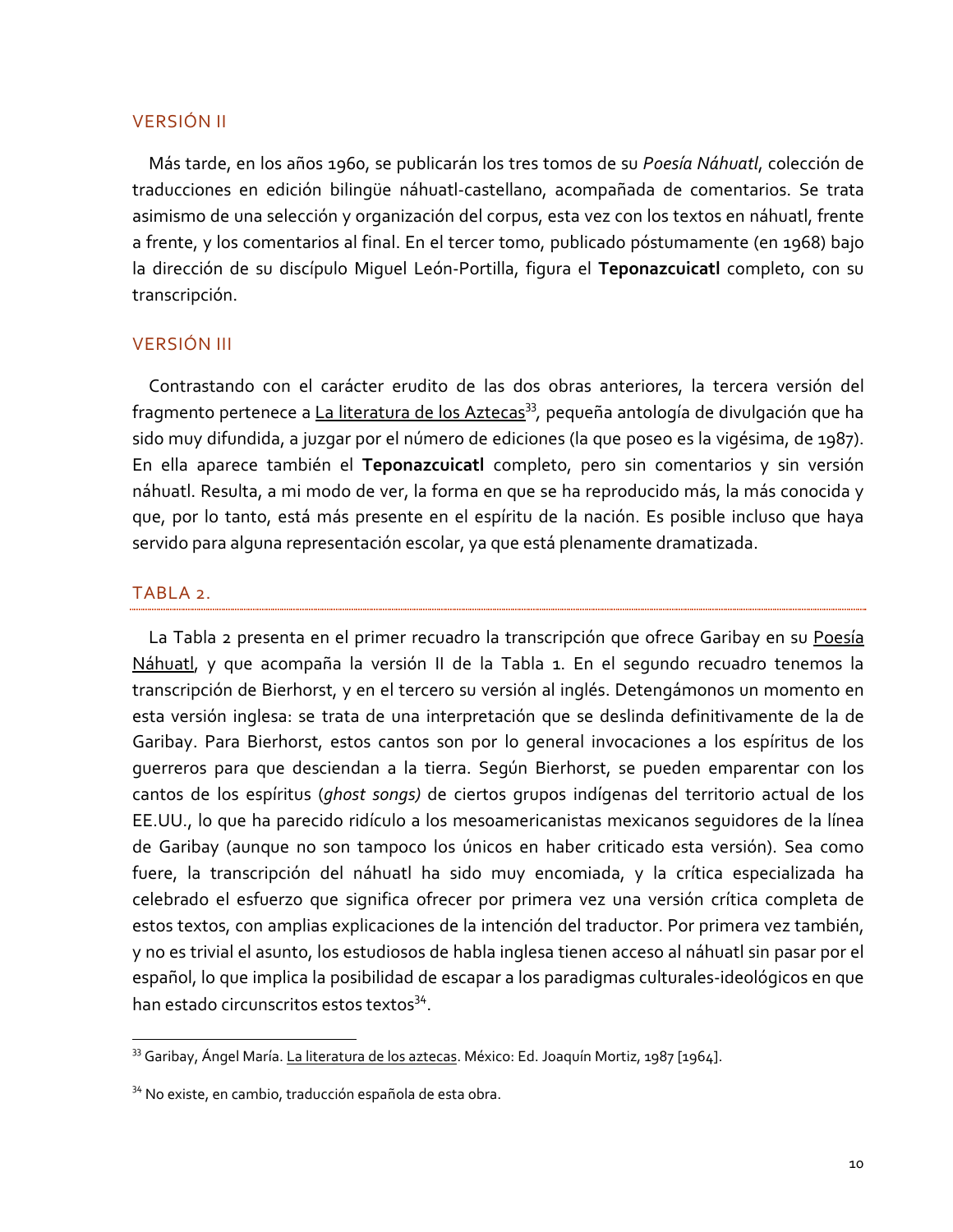Para facilitar el cotejo y, en vista, además, de que es la única que se ha hecho, he trasladado a todas las versiones la numeración por renglones que hizo Bierhorst en la transcripción.

## **DISCUSIÓN DEL EJEMPLO**

Siquiendo el modelo propuesto por Antoine Berman para la traducción etnocéntrica /hipertextual<sup>35</sup>, trataré de mostrar a continuación algunas de las operaciones que efectúa Garibay en sus versiones. Grosso modo, podemos resumirlas de la siguiente manera:

- ◆ Disuelve las ambigüedades, prescindiendo de lo que estilística, cronológica o ideológicamente "no cuadra" con su interpretación.
- ❖ Agrega claridad y belleza formal, dando preeminencia al sentido sobre la letra.
- ❖ Ennoblece, poetiza, da ritmo, a costa de agregar connotaciones ajenas
- Sistematiza el texto a costa de homogeneizar la lengua

El texto está organizado sobre el modelo del « bailete » (combinación de canto, música y baile). Partiendo de las informaciones de los cronistas misioneros sobre el tipo de representaciones y danzas que ejecutaban los indios, y basándose también en que « las indicaciones de la música son muy abundantes », Garibay concluye que « una buena parte de estos espectáculos debía irse en la música y el baile sin palabras »<sup>36</sup> y que puede decirse incluso que toda la producción literaria de los aztecas corresponde a este tipo de representaciones. Llama a este género « poema mímico », « poesía teatral », o « poesía dramática ». Esta atribución de modalidad dramática, plenamente asumida en sus tres versiones, obliga a decisiones de traducción que reflejen el hecho de que se trata de un espectáculo y de que hay una acción, con su correspondiente escenificación. De alguna manera habrá que mostrar que la acción se desarrolla en un tiempo plano, que hay diálogos y distintas voces, y habrá que asignar esas voces, tomando en cuenta que a veces el texto parece estar en estilo directo, y otras en estilo indirecto<sup>37</sup>. Garibay organiza el texto según estos parámetros, y designa personajes, coros y situaciones dialógicas (en las versiones II y III de manera directa, y en la I, indirecta, pues esas designaciones se dan en la explicación al cabo del texto).

Al tratar de disolver ambigüedades de sentido, se pierden algunos recursos textuales, que figuran entre los rasgos más auténticos del texto, como son las vocalizaciones (aya, oya, ahaa, ayya, ayyo..., marcadas en cursiva en las transcripciones) que desaparecen en las tres versiones

<sup>&</sup>lt;sup>35</sup> Berman, ibid., p. 68-82

<sup>&</sup>lt;sup>36</sup> Garibay 1963, <u>ibid</u>., p. 95-96.

<sup>&</sup>lt;sup>37</sup> Para una discusión de los efectos de la dramatización de textos narrativos, véase Genette, Gérard. Palimpsestes. Paris: Seuil, 1982, p. 323-327.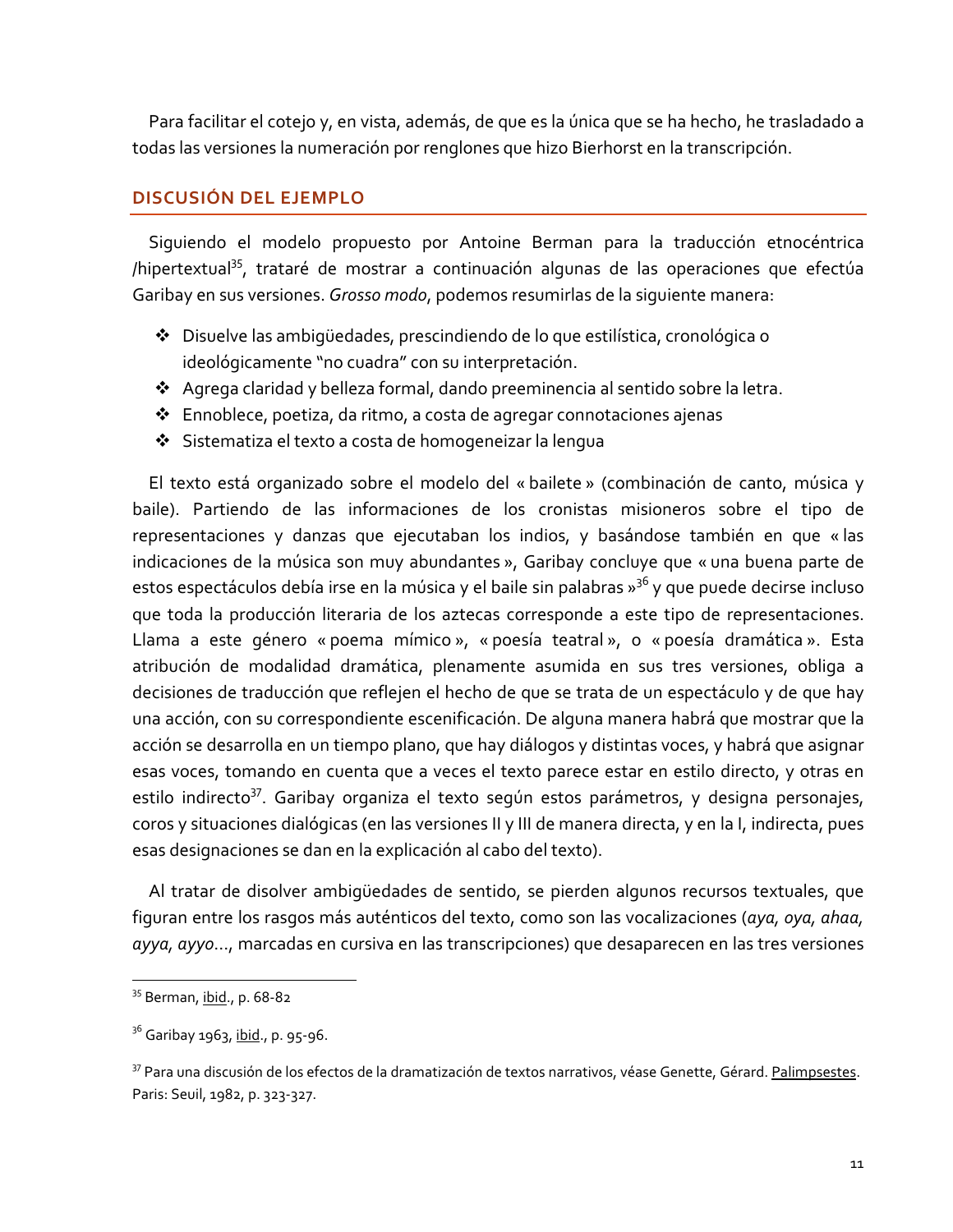de Garibay e incluso en la de Bierhorst. Nótese asimismo que en la transcripción de Garibay, las vocalizaciones no aparecen transcritas por completo, y están desplazadas al final de cada verso, confirmando la opinión de tenía de que su función debía ser similar a la de los aleluyas de los himnos de la liturgia cristiana<sup>38</sup>.

Esta pérdida de las vocalizaciones, así como la desaparición de lo que al parecer son indicaciones para la percusión del tambor (tiqui toco...) en el renglón 15, o su sustitución por instrucciones escénicas (versión III), contribuyen a normalizar el texto, que pasa a ser más clásico, menos "azteca". A esta normalización podemos también atribuir el hecho de que haya reemplazado el encabezado original del canto: Teponazcuicatl (Canto del teponaztle, tambor o atabal), con un título de resabios míticos: « La huida de Quetzalcóatl », impresión que se refuerza con la introducción de subtítulos inventados para cada uno de los tres tiempos o partes en que Garibay organizó el canto en su versión III (« La ida », « La Herencia », « Diálogo de cantores »).

Garibay familiariza, naturaliza el texto, distribuyéndolo en versos y estrofas y aportando efectos de ennoblecimiento y poetización: I-17: « nuestro florido sustento », I-24: « cual flor te hizo nacer » « cual canto te pintó », III- 20: « creación suya soy » y, al mismo tiempo, lo exotiza al eliminar las referencias cristianas: "Santa María", "obispo", "Dios" (verlas en renglones 18, 20, 22, 24 de la transcripción de Bierhorst), que considera anacronismos. En la transcripción de Garibay (Tabla 2, recuadro 1) aparecen también, aunque puestas entre paréntesis y precedidas por la abreviatura "om." para indicar que se han omitido (nótese que Bierhorst sí las conserva en su traducción).

Esta eliminación de las referencias cristianas en las versiones de Garibay sitúa automáticamente el texto en la oscuridad temporal, es decir, en el tiempo prehispánico. Como consecuencia de este « efecto de realidad »<sup>39</sup>, se compensa la pérdida de « lo azteca », derivada del hecho de haber naturalizado el texto como « clásico ». Así, por un lado, el texto es depurado de elementos considerados ajenos o contaminantes, y, por otro, se valoriza y adquiere antiqüedad y autenticidad a ojos del lector.

Las ambigüedades morfológicas y de sentido del náhuatl del XVI, así como las dificultades para fijar el texto original, sobradamente reconocidas, permiten muchas variaciones, cuyo significado y alcance no me es fácil determinar, pero que quiero consignar para ulterior investigación. Por ejemplo:

<sup>&</sup>lt;sup>38</sup> Garibay 1987 [1953], p. 79.

<sup>&</sup>lt;sup>39</sup> Barthes, Roland. "L'Effet de réel." Littérature et réalité. Dir. Tzvetan Todorov y Gérard Genette. Paris: Seuil, 1982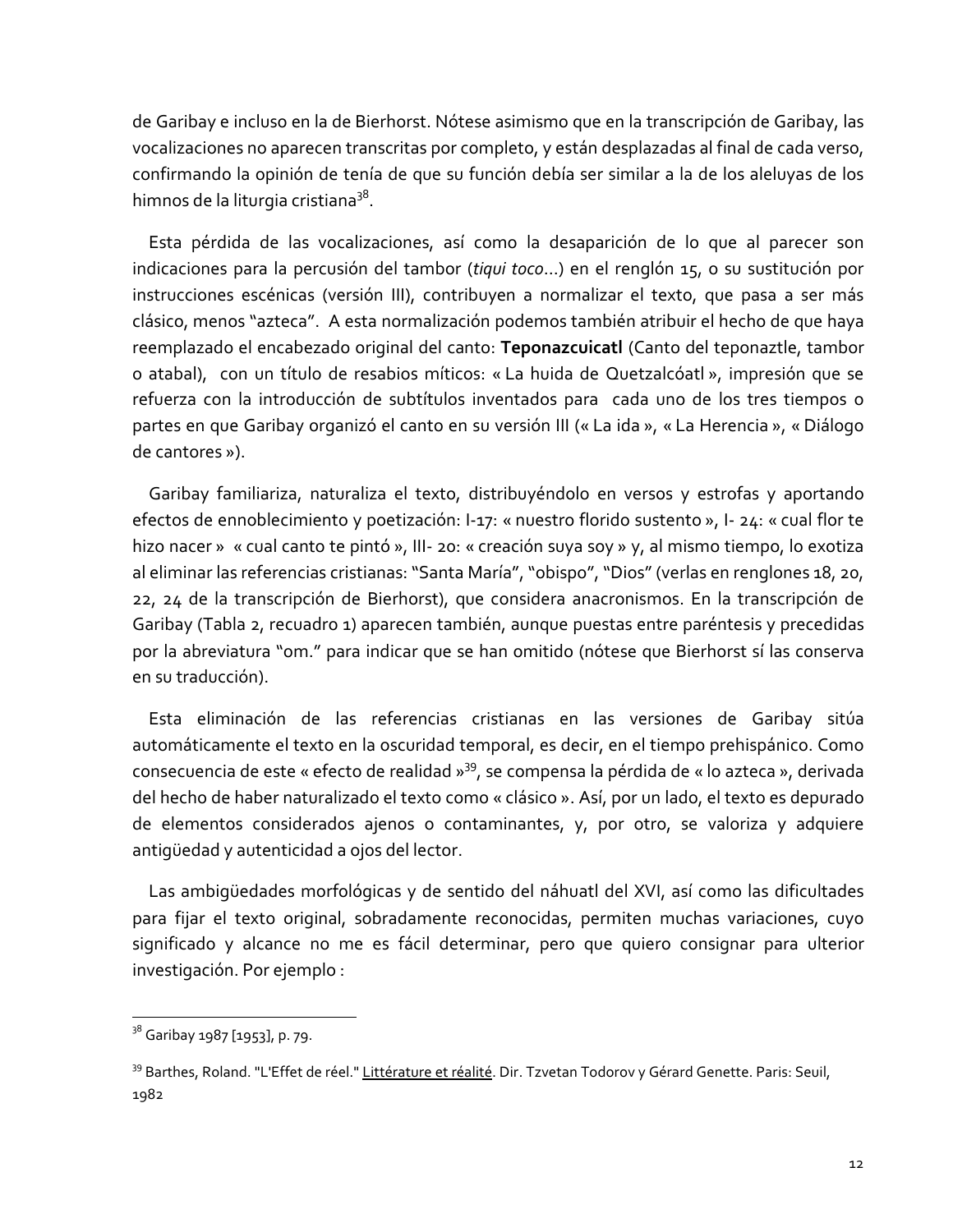Tabla 2, transcripción y traducción del renglón 20: para Bierhorst llegan los espíritus (« They've arrived »). Comparémoslo con las versiones de Garibay de la tabla 1: en la versión III lo que llega es el dios del maíz a la vista de terceros, con lo que Garibay desplaza la oración al renglón siguiente y la pone en boca del coro: « ya llegó » (III-21). Sin embargo, no siempre Garibay pensó así: en 1-20 es el mismo dios quien exclama « he llegado », y en la versión II sencillamente nadie pronuncia esta frase. He aquí otro ejemplo: en III-27: « Oh, con el arte tolteca tiene que vivir aquí », dice el coro. Este renglón no aparece en la versión I, mientras que en la II es Cintéotl quien habla: « Por el arte yo viviré aquí siempre ».

Algunas variaciones pueden tener una explicación ideológica. Por ejemplo, si nos fijamos en la transcripción, renglón 27, es posible que Garibay haya visto en toltecayotl, palabra que significa « arte, maestría mecánica »<sup>40</sup>, y que se ha relacionado con el legado tolteca, la posibilidad de poner una pica en Flandes haciendo hincapié en la importancia de esta civilización por encima de la azteca<sup>41</sup>. Por eso en su versión III aparece agregado el adjetivo « tolteca » al sustantivo « arte », en una estrofa cuidadosamente construida con la preposición adversativa « pero » para decir que aunque los toltecas han sido destruidos, su civilización sobrevive. La admiración por lo tolteca en contraposición con lo azteca se confirma en el comentario: « el origen de la poesía es el mismo que el de la vida. Quetzalcóatl, introductor del cultivo del maíz, don más valioso que los ficticios valores de gemas y plumas<sup>42</sup>; el poeta que canta porque vive, y vive por el maíz; tal es el nexo que puede establecerse entre los elementos de este poema mímico » 43.

Este superficial repaso de algunos rasgos de la traducción garibayana permite, espero, entender por qué la lectura de estos textos despierta más bien frustración. Las ambiqüedades, contradicciones y misterios de esas formas literarias, que son sus particulares relieves, parecen eludir nuestra percepción. La unidad de sentido que Garibay les ha dado ha allanado estos relieves, especialmente en la versión III, la que más se ha divulgado.

Pero estas traducciones logran lo que A. Brisset explica como efecto perlocutorio<sup>44</sup>: este conjunto de operaciones realizadas en el traslado del texto del náhuatl al castellano han

<sup>&</sup>lt;sup>40</sup> Alonso de Molina, Vocabulario de las lenguas castellana y mexicana. México: Ed. Porrúa, 1977.

<sup>41</sup> Para el tema de la usurpación que los aztecas hicieron del legado tolteca, ver Florescano, Enrique. Etnia, estado y nación. Ensayo sobre las identidades colectivas en México. México: Aquilar, 1997 y, del mismo autor, Memoria indígena. México: Taurus, 1999.

<sup>&</sup>lt;sup>42</sup> Adviértase la connotación estético-moral por la que se asocia a los aztecas con los falsos dioses.

<sup>43</sup> Garibay 1963, ibid., p. 97.

<sup>&</sup>lt;sup>44</sup> Para una discusión sobre la función perlocutoria de la traducción, ver Brisset, Annie. Sociocritics of Translation, Theatre and Alterity in Quebec, 1968-1988. R. Gill y R. Gannon (trad.). Toronto, Canada: University of Toronto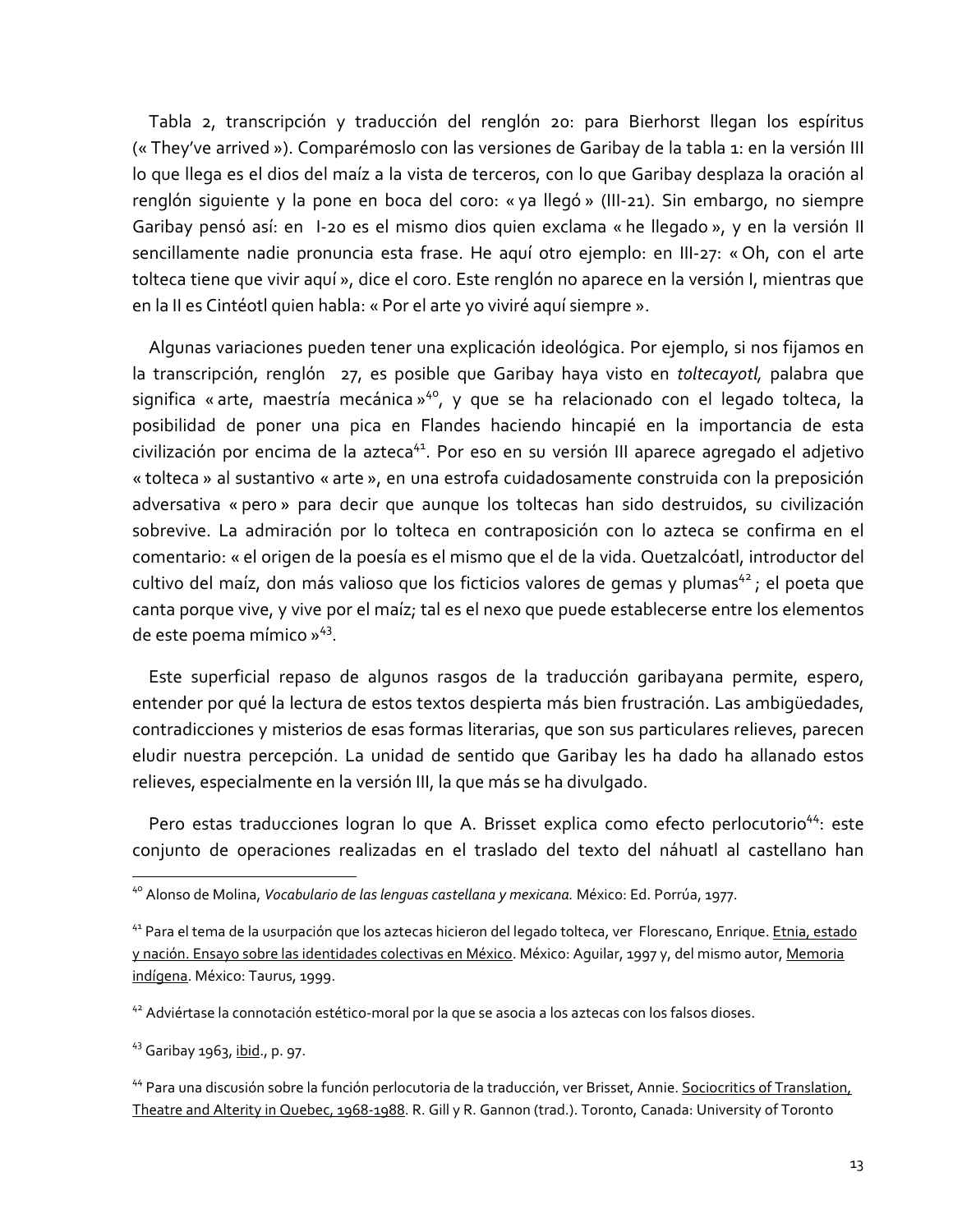funcionado como estrategias de argumentación en favor de una representación filoclásica del pasado mesoamericano. Esta representación ha contribuido a fijar unos estereotipos culturales que han dado sustento al nacionalismo político por lo menos de la segunda mitad del S. XX.

#### LOS DILEMAS DE LA TRADUCCIÓN EN GARIBAY

Las operaciones que Garibay practica a escala del fragmento se replican a escala panorámica: Garibay trata de dar coherencia a ese corpus heterogéneo de textos del manuscrito y lo racionaliza según un orden ideal; lo caracteriza según valores morales o estéticos conformes a sus códigos personales o a los códigos colectivos.

Es preciso, sin embargo, resistir a la tentación de desestimar el trabajo de Garibay por haber doblegado los textos a su ideal o por haber creado unos productos que después serían usados abusivamente. Como hemos explicado, difícilmente las primeras traducciones<sup>45</sup> pueden acercarse a los originales sin prejuicios, y más aún tratándose de literaturas marginales. Pero, además, la forma de operar de Garibay dista mucho de un trabajo burdo de apropiación ciega. De hecho, encierra una interesantísima complejidad, que está reflejada en las varias tensiones que recorren el aparato analítico de sus dos obras principales: Historia de la Literatura Náhuatl y Poesía Náhuatl. La primera tensión, y las más general, es la tensión entre caos y orden formal (exotismo y clasicismo). Del « caos » de textos sin autor, de múltiples procedencias y temas, en los que no se distingue entre literatura y relato histórico, transcritos linealmente y pasados por el rasero del alfabeto, Garibay extrae un orden, unas clasificaciones y géneros, tomados del modelo clásico. Lo hace abiertamente, pero con las reticencias de quien sabe que sólo aplicando fuerza pueden pasar por este embudo<sup>46</sup>. Según lo admite una y otra vez, a veces con fatalismo, no hay más forma de entender esta literatura que buscando en ella las correspondencias en los géneros clásicos. Así, pues, organiza ese corpus en función de los géneros tradicionales: poesía, prosa, teatro, y cada uno de ellos en subgéneros: poesía lírica, épica, dramática, etc., de forma que el lector se encuentre familiarizado con una literatura a la que presta legitimidad la analogía con los órdenes grecolatinos.

Subyace a toda la obra de Garibay el deseo de demostrar que no tienen razón los que creen que sólo disfrazando esta literatura con ropajes griegos puede formar parte de las grandes literaturas clásicas. Abundan en la obra expresiones de esta fricción<sup>47</sup>. El náhuatl es más conciso

Press, 1996, en que demuestra cómo las traducciones de Shakespeare en Québec durante los años del referéndum sobre la independencia exhiben una utilización política del original.

<sup>&</sup>lt;sup>45</sup> Que Henri Meschonnic llamó atinadamente "traducciones-introducciones".

<sup>&</sup>lt;sup>46</sup> Garibay 1964-1968, ibid., vol III, p. XI-XII

<sup>&</sup>lt;sup>47</sup> ibid., pp. 10-11, 60 y passim ; y 1964-68, ibid., vol. II, p. XV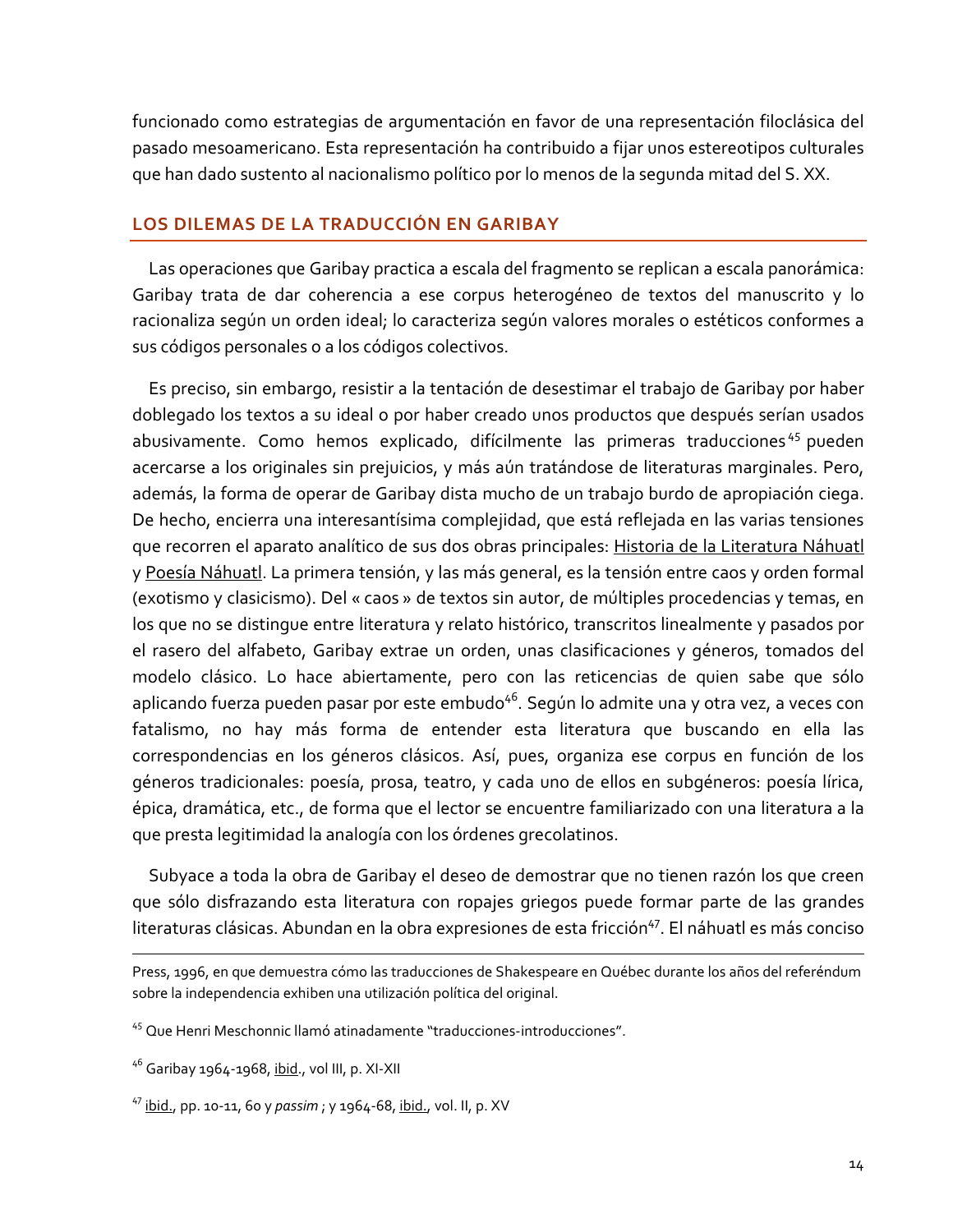que el latín<sup>48</sup>, la estilística náhuatl es mejor que la griega, llega a afirmar<sup>49</sup>. Y en lo temático, para Garibay esta literatura es clásica en la medida en que, al igual que los clásicos grecolatinos, transmite inquietudes universales del hombre<sup>50</sup>:

«Los temas ... como vamos a verlo, son humanos total y radicalmente, y éste es el mérito que tienen para entrar a la universal corriente de pensamiento y el complejo de emociones que norman la percepción estética del hombre de todos los tiempos y países, La oscuridad de la vida, el enigma de la muerte, la fugacidad del hombre, la inanidad del gozo, son motivos que hallamos en todos los rumbos de la historia literaria, y ligereza suma es pretender hallar influjos de Horacio o de Salomón en poemas totalmente lejanos en su nacimiento. Es el influjo del corazón humano, el mismo siempre en sus anhelos y temores, bajo todos los cielos y a la medida de todos los calendarios »<sup>51</sup>

Y diez años después, sigue diciendo que se trata del «...Horacio que todo el género humano lleva en el corazón  $v^{52}$ 

Pero sabe que se trata de una literatura distinta, y que el esfuerzo por hacerla inteligible no debe significar que se olvide su singularidad. Por eso, conservará y reforzará los elementos exóticos haciendo hincapié en los rasgos vernáculos (nombres de los príncipes, lugares), e introduciendo elementos estilísticos que sugieren extrañeza y antigüedad.

La tensión se resuelve, pues, subrayando el carácter universal y unificador de toda literatura según el canon griego, pero conservando y reforzando los elementos exóticos, en un equilibrio en posición de máximo denominador común: a más clásico, más pre-hispánico.

La segunda tensión es la tensión entre oscuridad e inteligibilidad. Los textos son sumamente oscuros, y este hecho lo destacaron ya los contemporáneos. Tanto Sahagún como Durán, en multicitadas ocasiones, hablan de la frustración de ver cantar y bailar a los indios y no entender nada de lo que decían. Asimismo, los más exigentes estudiosos modernos coinciden en la enorme dificultad, no digamos de comprensión conceptual sino sencillamente de desciframiento textual, que encierran estos textos, en los que incluso la separación de vocablos

<sup>&</sup>lt;sup>48</sup> Garibay 1987 [1953], ibid., vol. I, p. 17.

<sup>&</sup>lt;sup>49</sup> Garibay 1964-68, ibid., vol. II, p. XXVII

<sup>&</sup>lt;sup>50</sup> ibid., vol. II, p. XVII

<sup>&</sup>lt;sup>51</sup> Garibay 1987 [1953], ibid., vol. I, p. 171

<sup>&</sup>lt;sup>52</sup> Garibay 1964-68, ibid., vol. I, p. XXVI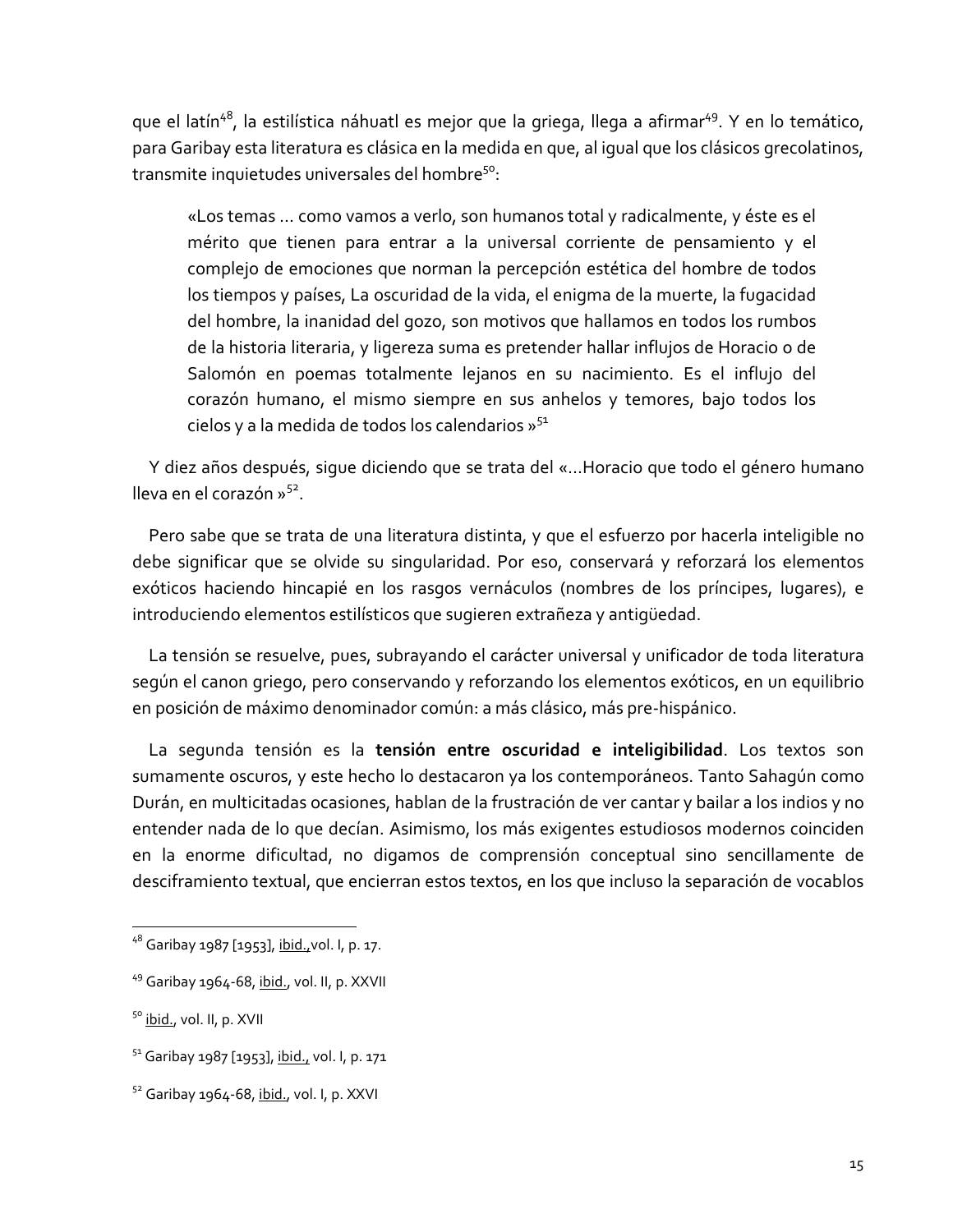es materia de discusión. Hay coincidencia de varios autores modernos<sup>53</sup> (además de Bierhorst) en que se trata de textos esotéricos, compuestos en una "sublenqua" para la cual se han perdido los códigos de desciframiento. En general, además, se reconoce que el conocimiento del náhuatl que poseyeron los primeros frailes no ha sido equiparado.

Garibay es consciente de este problema; sin embargo, como hombre de fe, está convencido de que estas dificultades son salvables. Y tiene lo que ahora llamamos honestidad intelectual para exponerse, presentando abiertamente no sólo distintas versiones, sino explicando en algunos casos la pertinencia de ver en los textos más de una significación, incluso apuntando hacia la posibilidad que después adoptará Bierhorst de lleno, de que algunos elementos del florilegio poético remitan de hecho a realidades cruentas<sup>54</sup>, como veremos a continuación.

En tercer lugar, la tensión religiosa/moral. Garibay cree que los valores que transmite esta literatura son los valores que él considera humanos por excelencia: la conciencia de la dependencia de los dioses, lo efímero de la existencia, la belleza de la naturaleza, la expresión del poeta ante el terrible destino, etc..., pero, ¿cómo conjugar estos valores con una civilización que se ha caracterizado por la violencia, la querra, la crueldad...? Ante la expresión de una espiritualidad tan extraña y cruenta, que se manifiesta en ambiguas referencias, como es el caso de la palabra xochitl (flor), que puede ser la inofensiva flor del campo, o bien « la flor de nuestra carne », es decir, el maíz, o bien « la divina flor del sacrificado », la flor que « va teñida con la sangre de los sacrificios y lleva en torno un eco de la estrepitosa música con que el atabal acallaba el gemir de las víctimas humanas »<sup>55</sup>, Garibay sabe que la última acepción es quizás la más auténtica. De no ser así, no nos explicaríamos su malhumorada reacción: «Si la vida de México antiquo es una obsesión religiosa, es también un vaho de sangre que horripila a los neuróticos de la cultura, que no cierran los ojos ante los nefastos crímenes internacionales de la vida moderna »<sup>56</sup>.

Y, ¿cómo resolver la contradicción entre una cultura en la que no parece haber cabida para nada que no sea colectivizado con unos valores claramente individuales? Ante esta contradicción se pregunta Garibay si toda la poesía náhuatl es colectiva y ritualizada, o si

 $5^6$  Loc. Cit.

<sup>&</sup>lt;sup>53</sup> Damrosch, David. "The Aesthetics of Conquest: Aztec Poetry Before and After Cortes." New World Encounters. Ed. Stephen Greenblatt. University of California Press, 1993; Gingerich, Willard. "Ten Types of Ambiquity in Nahuatl Poetry, or William Empson Among the Aztecs." On the Translation of Native American Literatures. Ed. Brian Swann. Washington and London: Smithsonian Institution Press, 1992.

<sup>&</sup>lt;sup>54</sup> Garibay 1987 [1953], ibid., vol. I, pp. 73-74, 101-103.

<sup>&</sup>lt;sup>55</sup> Ibid., vol. I, p. 118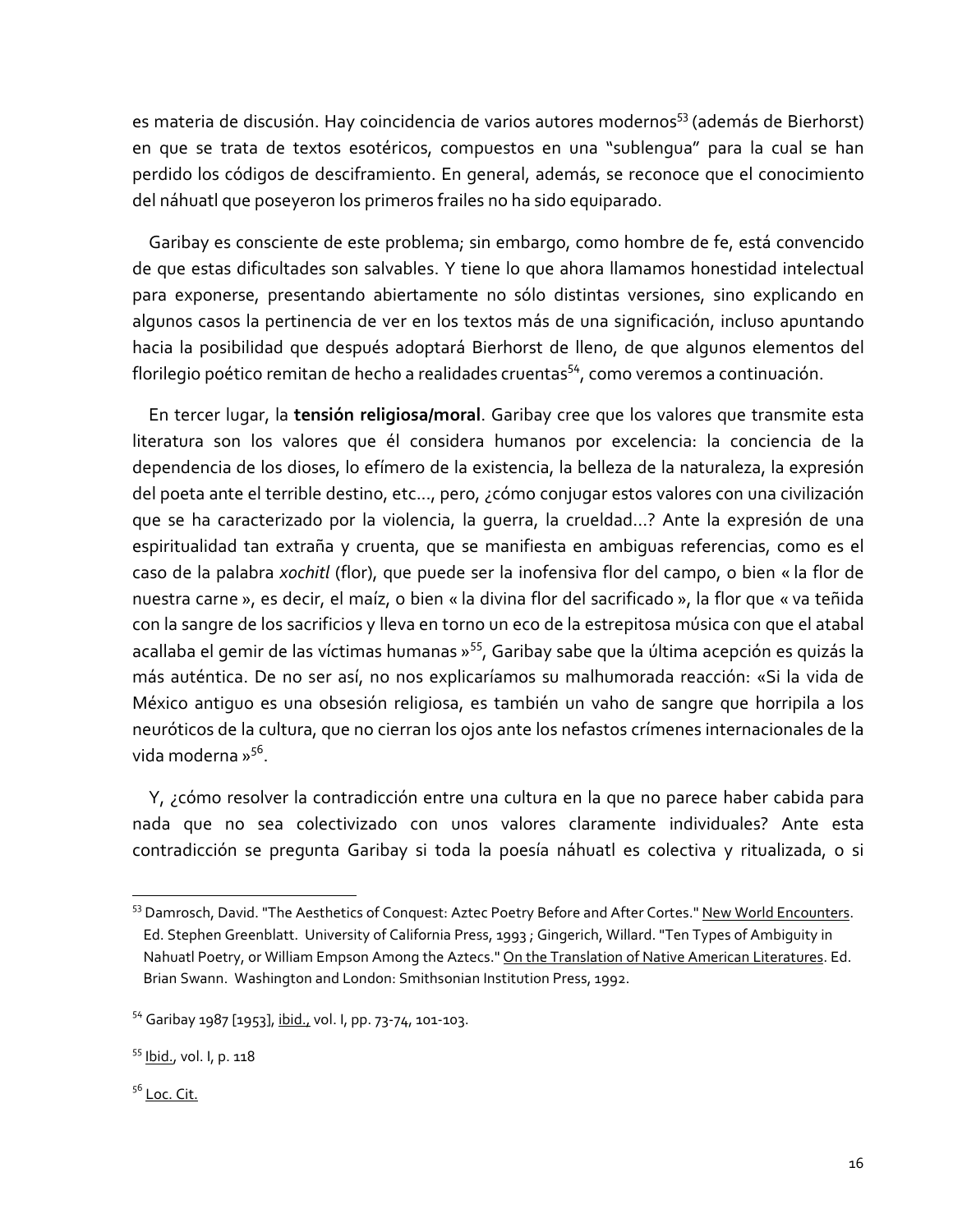« pudo llegar el poeta náhuatl, si no a las efusiones de los salmos hebreos, en que el alma habla con Dios, al menos a las bellas expansiones del alma en muchos cantos védicos rebosantes de emoción, que sobrepasan los linderos de un cosmos absorbente »<sup>57</sup>. Su respuesta es afirmativa: « se percibe cómo la dominadora religión colectiva no mataba el vuelo de las almas [...] estos poemas [...] brotaron de un corazón que pensaba, sentía y se repletaba de congoja ante su propio enigma y el enigma del más allá. En resumen, es esta doble inquietud la que forma o alimenta todo anhelo religioso »<sup>58</sup>. Garibay resuelve, pues, esta tensión subrayando, por una parte, la asociación entre sacrificios humanos y religión de estado y, por la otra, el individualismo de ciertos poemas, que escapan a los constreñimientos de esa religión para situarse en el plano de las inquietudes y de los símbolos de todo anhelo religioso.

Es fundamental esta solución a la tensión, pues es la que posteriormente ha permitido el desarrollo de una noción de filosofía y estética náhuatl basada en la presunta disidencia de los poetas ante el régimen militarista azteca.

### **CONCLUSIONES**

Me ha parecido importante y oportuno hacer el intento de desempolvar a Garibay, sacarlo de la urna de las reliquias y tratando de ver en qué aspectos su obra puede considerarse vigente, con una vigencia dinámica y no con la vigencia de los manuales de literatura náhuatl que siguen reeditándose con deplorable inercia. Evidentemente, pretender analizar unas traducciones del náhuatl sin saber esa lengua es, lo confieso, un atrevimiento. Admito que es un impedimento para ahondar en la problemática técnica de estas traducciones, pero no lo es para ejercer un macro-análisis que permita ver la función de representación que han desempeñado, aspecto que no deberían ignorar o desdeñar quienes ejercen la traducción dentro de la historiografía, la antropología o la etnología, o quienes se juzgan traductores competentes por su erudición filológica<sup>59</sup>. Tampoco es impedimento para explicar la relación que quardan las traducciones con su tiempo, para entender sus restricciones y lealtades doxológicas, para vislumbrar, por ejemplo, la vinculación de las traducciones del náhuati con la museografía nacionalista y su tendencia al monumentalismo.

Desde que Garibay publicó estas versiones ha habido una corriente crítica más o menos soterrada. En su tiempo se le criticó, como hemos señalado, la abundancia de versiones, y el

<sup>&</sup>lt;sup>57</sup> Ibid., vol. I, p. 145

<sup>&</sup>lt;sup>58</sup> Ibid., vol. I, p. 149

<sup>&</sup>lt;sup>59</sup> La aparente neutralidad de la filología fue desmantelada ya por Said en su *Orientalismo*, y en traductología, Maria Tymoczko nos ofrece una interesante reflexión en el capítulo "The Accuracy of the Philologist", in Maria Tymoczko, Translation in a Postocolonial Context (St. Jerome Publ., Manchester, 1999)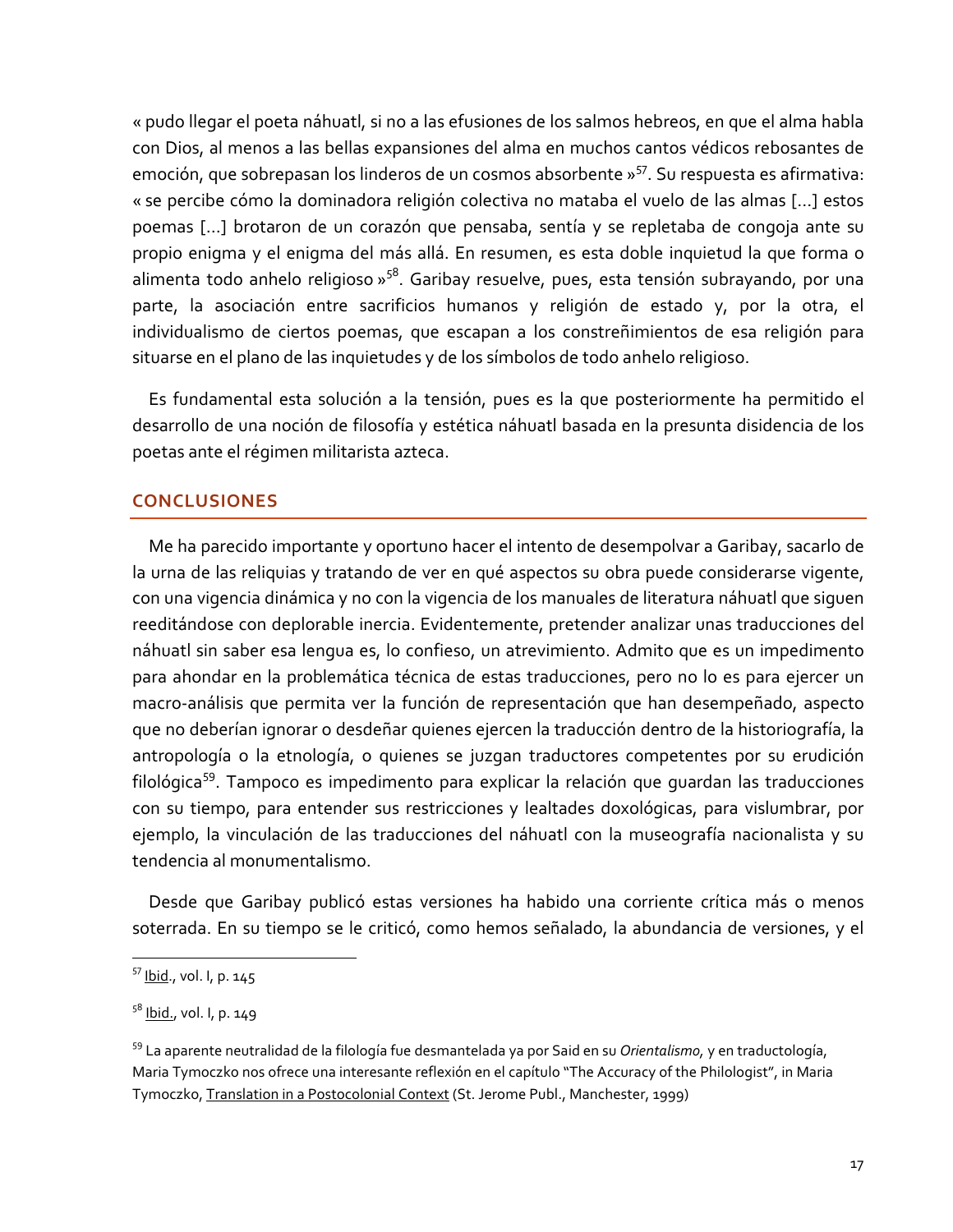hecho de que pareciera más poesía latina o griega que mexicana. No hace mucho, la versión de Bierhorst, de 1985, y su secuela de polémicas pusieron de manifiesto que sique habiendo una corriente de inconformidad. En México, esta corriente ha sido amordazada bajo la acusación de malinchismo, como si criticar estas versiones implicara que no se considera al pueblo mexicano anterior a la Conquista capaz de crear una literatura. Nos llevaría muy lejos seguir el hilo de tales argumentos, empezando por plantear la pregunta de qué es literatura, pero no es materia que podamos sequir aquí. Lo interesante es señalar que las versiones de Garibay han sido recuperadas por su discípulo Miquel León-Portilla quien, hasta la fecha, parece ejercer el control sobre este territorio<sup>60</sup> y mantiene a raya a la posible disidencia. Gracias a él, estas versiones circulan profusamente. Sin embargo, y ahí es donde veo la urgente necesidad de disipar los inciensos que impiden ver con claridad la figura de Garibay, al circular solas (sin sus versiones paralelas) y despojadas de de los comentarios que él hizo, la provisionalidad confesa de estas versiones desaparece, y las tensiones que las produjeron quedan ocultas. La impresión de inestabilidad creativa y de recreación de la oralidad original que produce ver yuxtapuestas las tres versiones de Garibay se disipa. Circulan como si fuesen originales, y no traducciones; se citan como si fueran originales, al amparo del hecho de que pocos pueden leer el original.

En el progresivo avance hacia la canonización (de textos que quizás no fueron canónicos en su tiempo) se han vuelto autoridad, y así se han convertido en fuentes para la historiografía. De alguna manera, el proceso ha traicionado a Garibay en su afán de dar a conocer una literatura. Se ha olvidado que son reescrituras. Ya no pertenecen a la literatura sino a la historia oficial. De paso, la imagen de un Garibay acartonado, medio santificado, convertido en auctoritas, abusivamente citado e invocado, ha servido para legitimar esta historia.

Octavio Paz, después de la matanza de Tlatelolco, decía que la antropología había consolidado el arquetipo azteca, y que la crítica del sistema político mexicano pasaba por hacer la crítica de la pirámide<sup>61</sup>. Era quizás pronto para saber que esa monumentalidad que legitimaba el sistema, y que denunciaron también otros<sup>62</sup>, tenía con los textos traducidos una complicidad. El discurso del monumento, al que las traducciones han contribuido, parece haber propiciado una visión del pasado mexicano cercana a la de un parque temático y un distanciamiento respecto de los descendientes directos de ese pasado.

<sup>&</sup>lt;sup>60</sup> Para una discusión del aparato de defensa montado para proteger estas traducciones de sus revisiones, ver Payàs 2004.

<sup>&</sup>lt;sup>61</sup> Paz, Octavio. "Crítica de la pirámide." Octavio Paz. Sueño en libertad. Escritos políticos. Selección y prólogo de Yvon Grenier. México: Seix Barral, 2001, p. 144.

<sup>&</sup>lt;sup>62</sup> Ver Palerm, Ángel. "La disputa de los antropólogos mexicanos: una contribución científica », América Indígena, vol. 1, núm. XXXV, 1975, p. 161-177.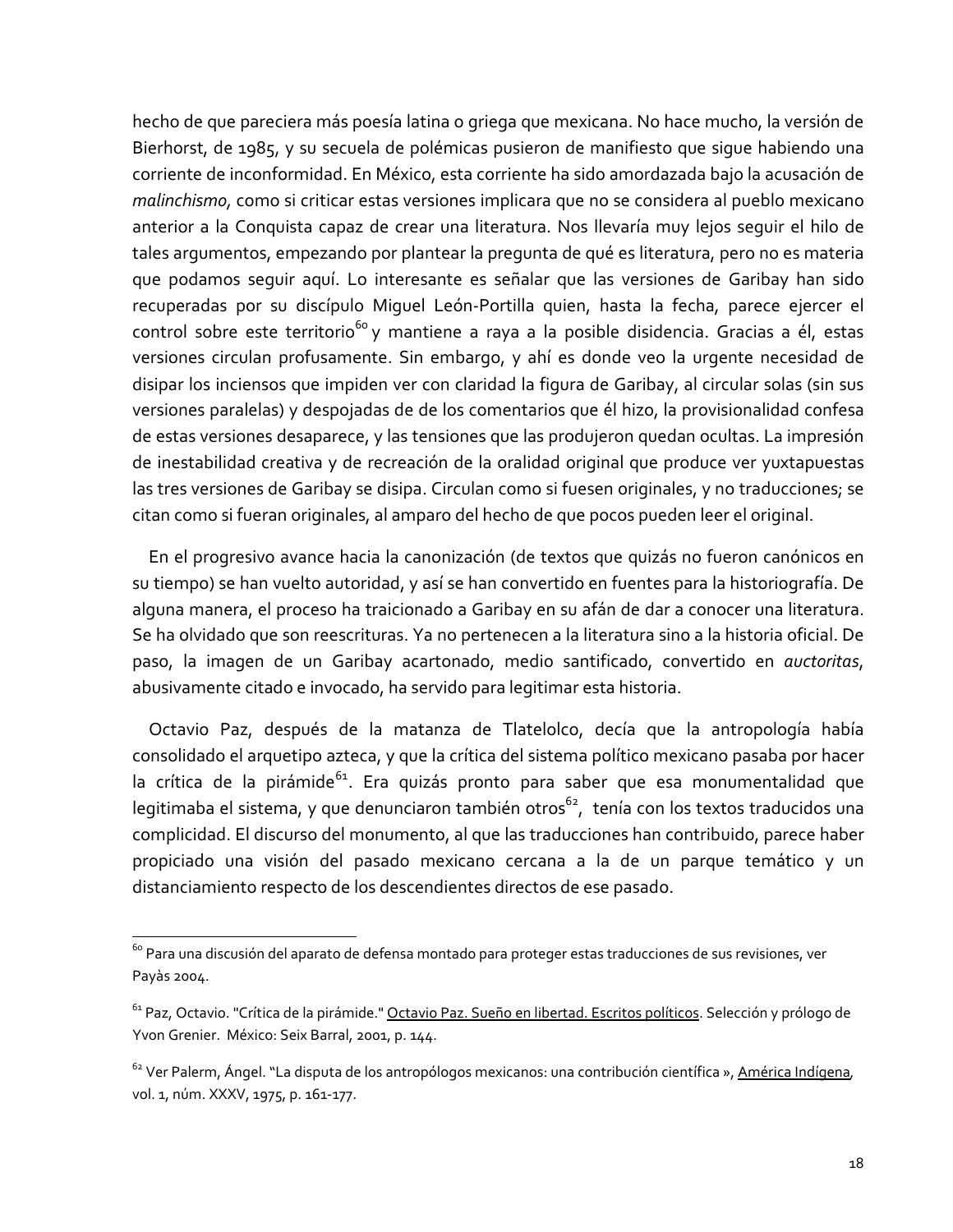La historia de las traducciones y retraducciones es una historia de las representaciones. Corre paralela a la historia de las imágenes y las ideas, unas veces a la delantera, otras a la zaga. Podemos correlacionar sucesos con textos traducidos, aunque no parezcan a primera vista cercanos. Esta representación clásica ha cundido desde hace más de cuarenta. ¿Por qué se volvió canónica? Toda traducción o falta de traducción, toda retraducción o falta de ella puede explicarse<sup>63</sup>. Parece probable que estas versiones hayan servido para apuntalar una interpretación nacionalista de la historia en torno a la cual se haya construido un consenso social, y que durante más de cincuenta años no haya habido cambio en la percepción que se tiene del pasado indígena en el México mestizo. Además, la amenaza de delito de lesa patria<sup>64</sup> (Segala 1990) que pesa sobre intentos de traducción diferentes ha contribuido a frenar el ciclo de retraducción que caracteriza a la mayor parte de las obras que hoy consideramos fundamentales en literatura.

Sea como fuere, hoy podemos ver estas traducciones con mirada crítica precisamente porque Garibay se expuso al proponerlas, con un admirable espíritu de apertura y desenfado. ¿Sabía o podía saber que traducir de esa manera contribuiría a hacer del pasado ese producto a la vez monumental y light que nos dan a admirar? No lo creo. La lección para nosotros los traductores es que parece haber maneras de traducir que, vinculadas a momentos históricos determinados, facilitan la instrumentalización de los textos traducidos con fines ideológicos. Para el antropólogo o el historiador, ojalá la conclusión sea que la traductología puede aportar a su instrumental de trabajo una base analítica para evaluar las traducciones como productos históricos, definibles y explicables no sólo como gestos individuales sino como gestos colectivos, ligados a lo que se puede decir, pensar y recibir en el momento de su creación, y para concluir de una vez por todas que la pretensión de fidelidad no pasa de ser un lugar común, cuando no un parapeto engañoso.

<sup>&</sup>lt;sup>63</sup> Para un análisis de los ciclos de retraducción, véase Lefevere, op. cit. p. 44.

<sup>&</sup>lt;sup>64</sup> Segala, Amos. Literatura náhuatl. Fuentes, identidades, representaciones. (trad. Mónica Mansur) México: Consejo Nacional para la Cultura y las Artes-Grijalbo, 1989, p. 27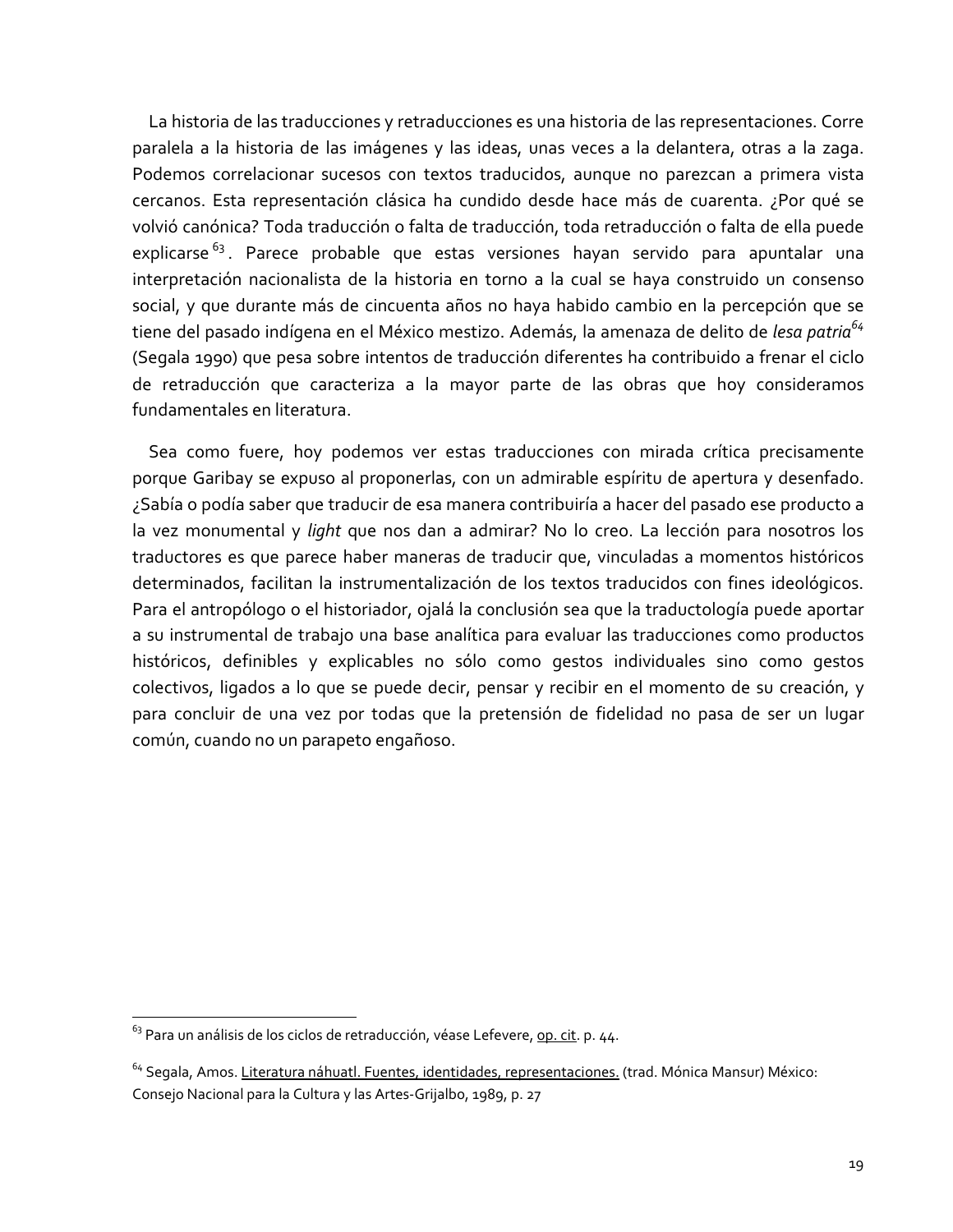## ANEXOS

# TABLA 1: VERSIONES DE A.M. GARIBAY, CANTARES MEXICANOS, FRAGMENTO DEL TEPONAZCUICATL, FOL. 26V A 27V, NUMERACIÓN DE RENGLONES ESTABLECIDA POR J. BIERHORST

| Garibay, 1987 [1953], pp. 125-126<br>Versión I             | Garibay 1968, p. 3<br>Versión II (bilingüe)           | Garibay 1987 [1964], p. 95-96<br>Versión III                      |
|------------------------------------------------------------|-------------------------------------------------------|-------------------------------------------------------------------|
|                                                            | II. Supervivencia de Cintéotl                         | Baile general sin palabras y lentamente se alejan guiados por los |
| 16 - Ya con rojas listas he nacido yo, la Mazorca florida  | Monólogo de Cintéotl                                  | príncipes y por el cantor                                         |
| - De múltiples colores se matiza nuestro florido sustento: |                                                       |                                                                   |
| allá viene a erguirse para abrir sus granos:               | Nací yo la mazorca de tintes policromos:<br>16        | Segundo tiempo: La herencia                                       |
| está en la presencia del dios que hace lucir el día.       | matizada está la florida mazorca:                     | CANTA CINTÉOTL, DIOS DEL MAÍZ                                     |
|                                                            | ¡ya vino a abrir sus granos en la presencia           | 16 Yo la Mazorca listada de rojo nací:                            |
| 19 - En la región de lluvia y niebla                       | del dios que hace el día!                             | la variada flor del maíz se matizó.                               |
| sólo preciosas plantas acuáticas echan botones:            |                                                       | Allá vino a abrir sus granos                                      |
| ¡Yo soy la hechura del dios.                               | En la región de la lluvia y la niebla,<br>19          | en la presencia del dios que hace el día.                         |
| soy su criatura: he llegado!                               | donde las preciosas flores acuáticas abren su corola, |                                                                   |
|                                                            | yo soy la hechura del dios único,                     | 19 - En la Región de la Lluvia y la Niebla                        |
| 21 - Sólo entre matices de colores vive tu corazón:        | soy su creación.                                      | Sólo las bellas flores acuáticas abren sus capullos,              |
| en el estrado de musgo acuático cantas,                    |                                                       | pero yo soy la hechura del dios,                                  |
| haces bailar a los príncipes:                              | 21 Coro: Sólo entre matices tu corazón vive,          | creación suya soy.                                                |
| ¡tú imperas en el Atlitepan!                               | cantas en la estera de musgo                          |                                                                   |
|                                                            | haces bailar a los reyes,                             | <b>CANTA EL CORO</b>                                              |
| El dios te creó, cual flor te hizo nacer,<br>24            | tú tienes el mando en la rivera del agua.             | 21 - Ya llegó: sólo entre matices tu corazón vive                 |
| cual canto te pintó.                                       |                                                       | sobre la estera de musgo cantas,                                  |
|                                                            | El dios te creó, cual flor te dio vida,<br>24         | haces bailar a los reyes:                                         |
| Los toltecas pintaban:<br>26                               | te pintó cual un canto,                               | tú en Atlitenpan imperas.                                         |
| se fueron acabando sus libros de pinturas:                 |                                                       |                                                                   |
| tu corazón ha llegado a la perfección íntegro.             | Escribían los toltecas: se acabaron sus libros,<br>26 | 24 Te creó el dios, florida te hizo nacer:                        |
|                                                            | pero tu corazón llegó a ser perfecto.                 | como un canto te pintó.                                           |
|                                                            |                                                       |                                                                   |
|                                                            | Cintéotl: Por el arte yo viviré aquí siempre.         | 26 Los toltecas pintaban:                                         |
|                                                            |                                                       | sus libros se acabaron,                                           |
|                                                            |                                                       | pero tu corazón llegó a la perfección.                            |
|                                                            |                                                       | Oh, con el arte tolteca tiene que vivir aquí.                     |
|                                                            |                                                       | Cantos sin palabras y baile.                                      |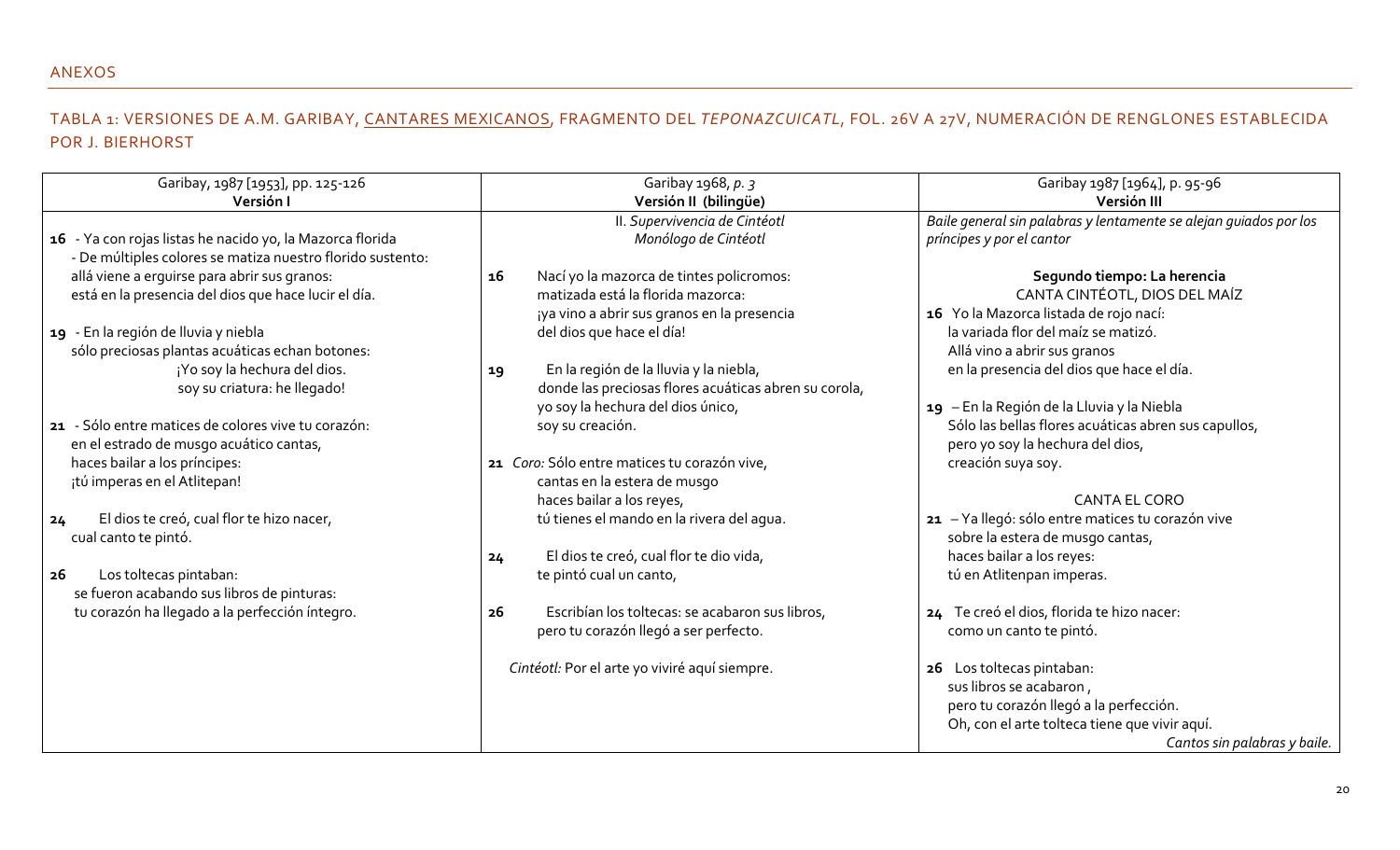# TABLA 2: TRANSCRIPCIONES DEL ORIGINAL NÁHUATL Y TRADUCCIÓN AL INGLÉS. CANTARES MEXICANOS, FRAGMENTO DEL TEPONAZCUICATL, FOL. 26V A 27V,

| Garibay 1968, p. 3                                                                                                                                                                | Bierhorst 1985, p. 220                                                                                                                                                                                                                    | Bierhorst 1985, p.221                                                                                                                                                                      |
|-----------------------------------------------------------------------------------------------------------------------------------------------------------------------------------|-------------------------------------------------------------------------------------------------------------------------------------------------------------------------------------------------------------------------------------------|--------------------------------------------------------------------------------------------------------------------------------------------------------------------------------------------|
| 15 Tico toco toco tiquiti tiquiti. Zan ic mocueptiuh                                                                                                                              | Tico Toco Toco tiquitiquiti quiti quito.<br>15<br>Can ic mocueptiuh.                                                                                                                                                                      | Tico toco toco tiquitiquiti quiti quito.<br>15<br>Just thus it will come back in.                                                                                                          |
| 16 In tlapapal xochicentli niyol, Aya,<br>nepapan tonacaxochitl moyahua. Aya,<br>On cuepontimoquetzaco ya anaya, Aya.<br>Ye teoya ixpan tonan. Aya.<br>(om. Santa María)          | Ÿ tlapapalxochicentli niyol aya nepapã tonacáxochitl<br>16<br>moyahuaya oncuepontimoquetzacoyan aya aya<br>yeteoya ixpan tona a Santa Maria ayyo.                                                                                         | "As a varicolored ear of flower corn I come to life." A<br>16<br>multitude of maize flowers, spilling forth, come<br>blooming: they arrive before the face of our mother,<br>Santa María.  |
| Atlayahuican aya zan quetzalaxihuitl<br>19<br>tomolihuiyan. Aya.<br>Ye ni itlachihual icelteotl<br>(om. ye Dios)<br>ye ni itlayocol. Ahuaya yehecoya ahuay.                       | Atl ya ya cuicaya çan quetzalaxihuitl tomolihuiyan aya<br>19<br>ye nitlachihual ycelteotl y ye dios aya niytlayocol a<br>oya yehcocya Et.<br>Çan ca tlacuilolpã nemia moyollo amoxpetlatl ypan<br>21                                      | Plume-water turquoise gems are singing in these<br>19<br>waters: they're sprouting. "I am a creature of the<br>Only Spirit, God. I am his creation." They've arrived!                      |
| Zan ca tlacuilolpan nemia moyollo<br>21<br>amoxpetlatl ipan toncuica. Aya.<br>Tiquimon ya itotia in teteuctin () (om. in obispo ya, etc.)<br>Aya oncan titlatoa atlitempan. Ayyo. | toncuicaya tiquimonyai'totia teteuctin aya in<br>obispoya çã ca totatzin aya oncã titlatoa atl itempã<br>аууо.                                                                                                                            | Your hearts are alive in this place of paintings. Upon<br>21<br>this mat of pictures You are singing that the lords<br>may dance. O Bishop, Our Father, You warble<br>yonder at the Shore. |
| Yehuan () mitz yocox, Aya,<br>24<br>xochitla ya mitz tlacatili,<br>yancuicatl mitz icuiloa (). (om. Santa María in obispo)                                                        | yehuan Dios mitzyocox aya xochitla ya mitztlacatili<br>24<br>yan cuicatl mitzicuiloa Santa Maria in obispoya etc<br>Tolteca ihcuilihuia <i>ahaa yaha</i> ontlantoc amoxtliya<br>26<br>moyollo ya onaya moch onahciticac oo toltecayootl a | God has formed you, has given you birth as a flower.<br>24<br>He paints you as a song. O Santa María, O Bishop,<br>Our Father, You warble yonder at the Shore.                             |
| Tolteca ihcuilihuia. Ahaya ayaha.<br>26<br>On tlantoc amoxtli. Ya.<br>Moyollo, Ya on aya, moch on ahciticac, ooo,<br>toltecayotl ica ya ninemiz ye nican.                         | ycaya ninemiz ye nicã ayyo.                                                                                                                                                                                                               | Painted are the Toltecs, completed are the pictures:<br>26<br>hearts are arriving. "Here, through art, I'll<br>all Your<br>live."                                                          |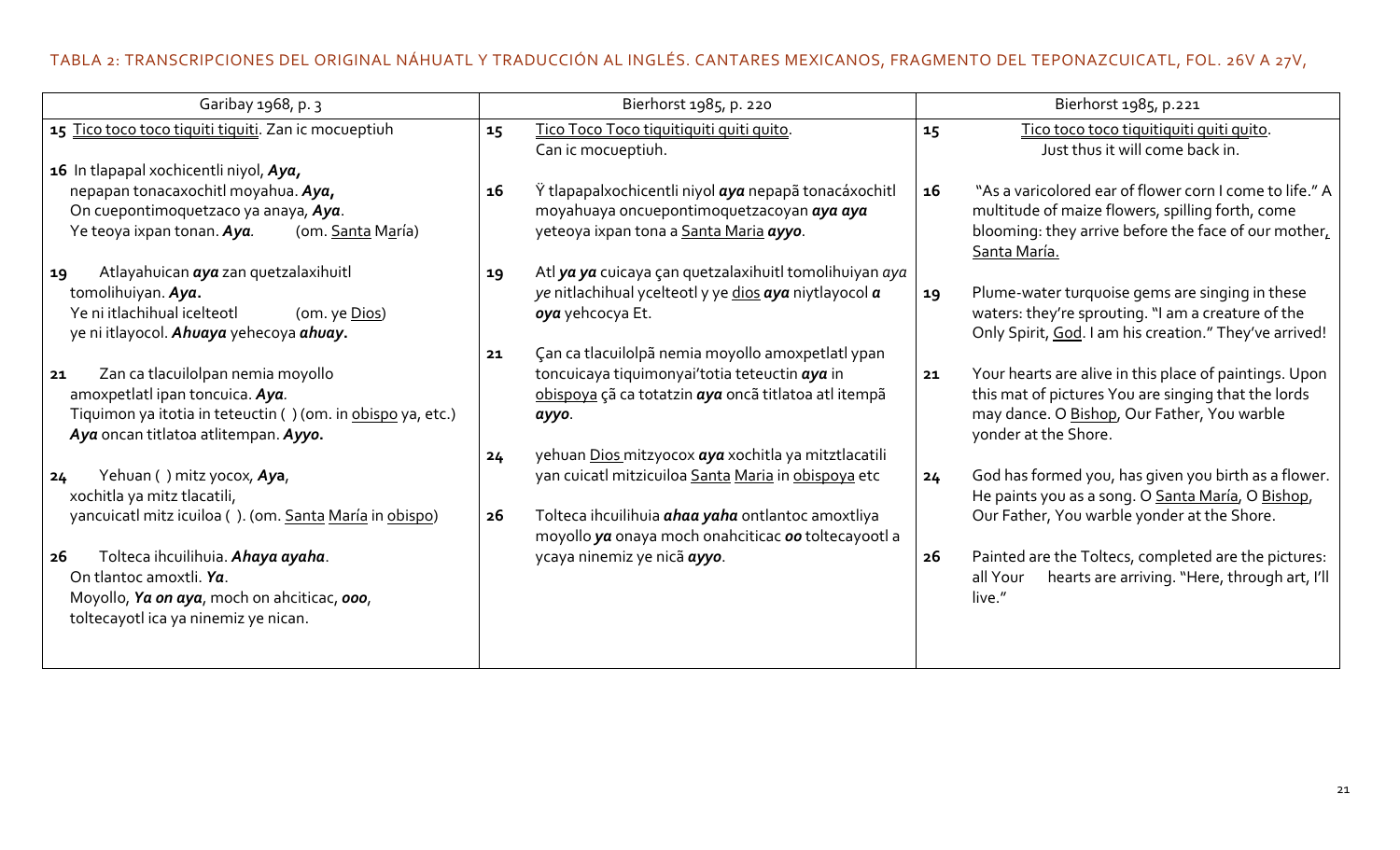### **BIBLIOGRAFÍA**

- 1. Barthes, Roland. "L'effet de réel." Littérature et réalité. Dir. Tzvetan Todorov y Gérard Genette. Paris: Seuil, 1982.
- 2. Bassnett, Susan. "The Translation Turn in Cultural Studies." Constructing Cultures. Essays on Literary Translation. Ed. Susan Bassnett y André Lefevere. Clevedon, Philadelphia, Toronto, Sydney, Johannesburg: Multilingual Matters, 1998. 123-40.
- 3. Berman, Antoine. Pour une critique des traductions. John Donne. Paris: Gallimard, 1995.
- 4. ---. "La Traduction de la lettre ou l'auberge du lointain." Les tours de Babel. Ed. Antoine Berman. Mauvezin: Trans-Europ-Repress, 1985. 31-150.
- 5. Bierhorst, John. Cantares Mexicanos, Songs of the Aztecs. Stanford: Stanford University Press, 1985.
- 6. Brisset, Annie. Sociocritics of Translation, Theatre and Alterity in Quebec, 1968-1988. Trans. R. Gannon y R. Gill. Toronto, Canada: University of Toronto Press, 1996.
- 7. Damrosch, David. "The Aesthetics of Conquest: Aztec Poetry Before and After Cortes." New World Encounters. Ed. Stephen Greenblatt. University of California Press, 1993.
- 8. Florescano, Enrique. Etnia, estado y nación. Ensayo sobre las identidades colectivas en México. México: Aquilar, 1997.
- 9. ---. Memoria Indígena. México: Taurus, 1999.
- 10. Gamio, Manuel. Forjando Patria. México: Ed. Porrúa, 1960.
- 11. Garibay K., Ángel María. Historia de la literatura náhuatl. México: Ed. Porrúa, 1987 [1953].
- 12. --- (trad). Las siete tragedias de Esquilo. México: Ed. Porrúa, 1962.
- 13. --- (trad). Las siete tragedias de Sófocles. México: Ed. Porrúa, 1962b.
- 14. ---. La literatura de los aztecas. México: Ed. Joaquín Mortiz, 1987 [1964].
- 15. ---. Panorama literario de los pueblos nahuas. México: Ed. Porrúa, 1963.
- 16. ---. Poesía Náhuatl. México: UNAM-IIH, 1964-1968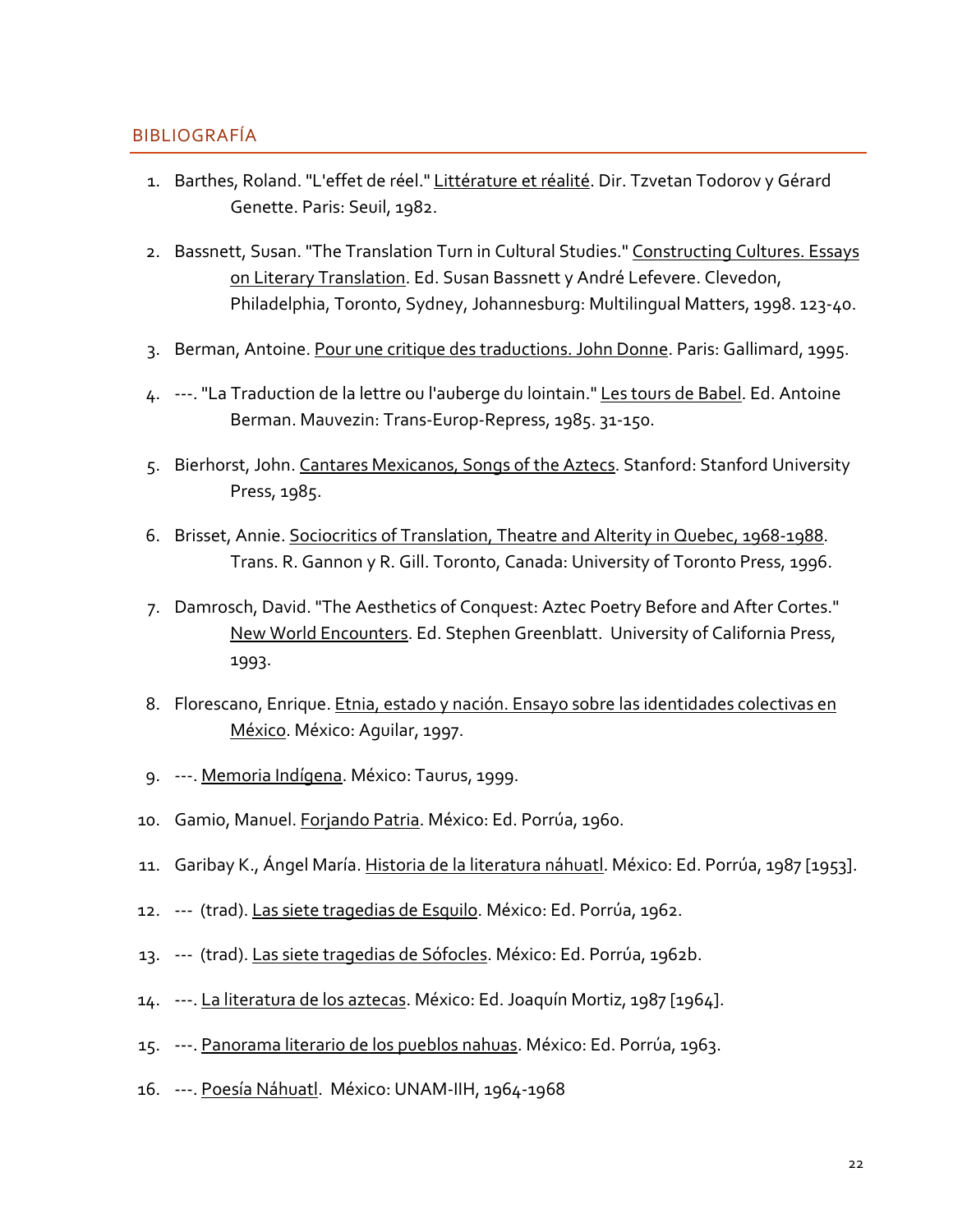- 17. Genette, Gérard. Palimpsestes. Paris: Seuil, 1982.
- 18. Gingerich, Willard. "Ten Types of Ambiguity in Nahuatl Poetry, or William Empson Among the Aztecs." On the Translation of Native American Literatures. Ed. Brian Swann. Washington and London: Smithsonian Institution Press, 1992. 356-67.
- 19. Lefevere, André. "Translation Practice(s) and the Circulation of Cultural Capital: Some Aeneids in English." Constructing Cultures. Essays on Literary Translation. Susan Bassnett y André Lefevere. Clevedon, Philadelphia, Toronto, Sydney, Johannesburg: Multilingual Matters, 1998. 41-56.
- 20. León-Portilla, Miquel. La filosofía náhuatl estudiada en sus fuentes. 7ª ed., México: Universidad Nacional Autónoma de México, 1997 [1956]
- 21. Méndez Plancarte, Gabriel. El humanismo mexicano. México: Seminario de Cultura Mexicana, 1970.
- 22. Meschonnic, Henri. Pour la poétique II. Paris: Gallimard, 1973.
- 23. Mignolo, Walter. "La lengua, la letra, el territorio (o la crisis de los estudios literarios coloniales)." Dispositio XI.28-29 (1986): 137-60.
- 24. Palerm, Ángel. "La disputa de los antropólogos mexicanos: una contribución científica." América Indígena XXXV.1 (1975): 161-77.
- 25. Payàs, Gertrudis. "Translation and Historiography: the Garibay-León-Portilla Complex and the Making of a Pre-Hispanic Past." META, Journal des traducteurs 49.3  $(2004).$
- 26. Paz, Octavio. "Crítica de la pirámide." Octavio Paz. Sueño en libertad. Escritos políticos. Selección y prólogo de Yvon Grenier. México: Seix Barral, 2001.
- 27. Reyes, Alfonso. Obras Completas. México: Fondo de Cultura Económica, 1990.
- 28. Segala, Amos. Literatura náhuatl. Fuentes, identidades, representaciones. (Trad. Mónica Mansur). México: Consejo Nacional para la Cultura y las Artes-Grijalbo, 1989.
- 29. Schleiermacher, Friedrich Daniel Ernst (1813). Sobre los diferentes métodos de traducir. (Trad. Valentín García Yebra). Madrid : Gredos, 2000.
- 30. Tymozcko, Maria. "The Accuracy of the Philologist." Translation in a Postcolonial Context. Ed. Maria Tymozcko. UK: St. Jerome Publ., 1999. 248-77.